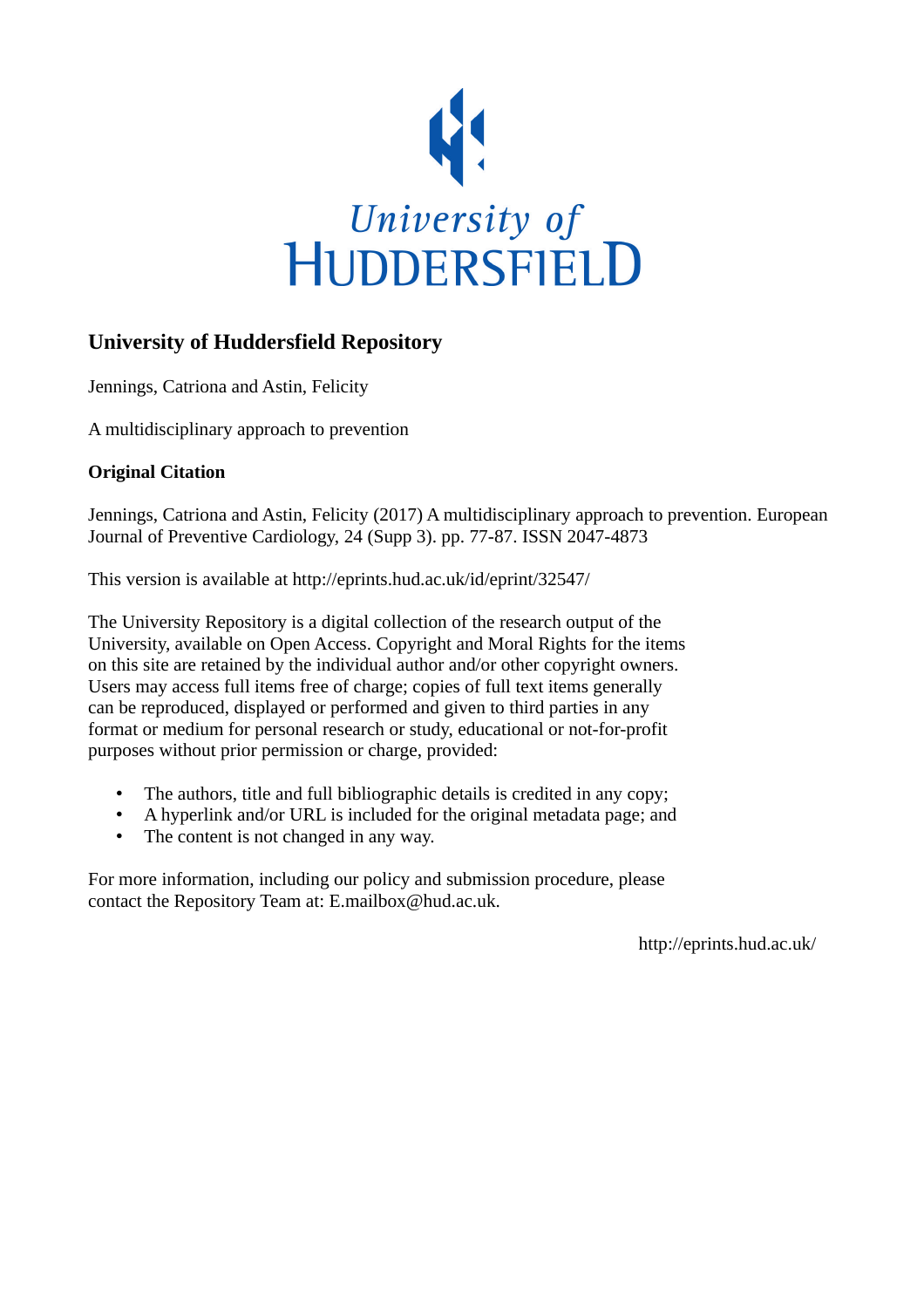## **A Multidisciplinary Approach to Prevention (Pre-publication version)**

European Journal of Preventive Cardiology 24(3\_suppl):77-87 · June 2017 DOI: 10.1177/2047487317709118

# **Dr Catriona Jennings<sup>a</sup> PhD, RN, FESC Professor Felicity Astin <sup>b</sup> PhD, MSc RN, FHEA, FESC <sup>b</sup>**

a National Heart and Lung Institute, Imperial College London (corresponding author [c.jennings@imperial.ac.uk](mailto:c.jennings@imperial.ac.uk) +44 7736685642))

**b Centre for Applied Research in Health, School of Human and Health Sciences,** 

University of Huddersfield and Calderdale & Huddersfield NHS Foundation Trust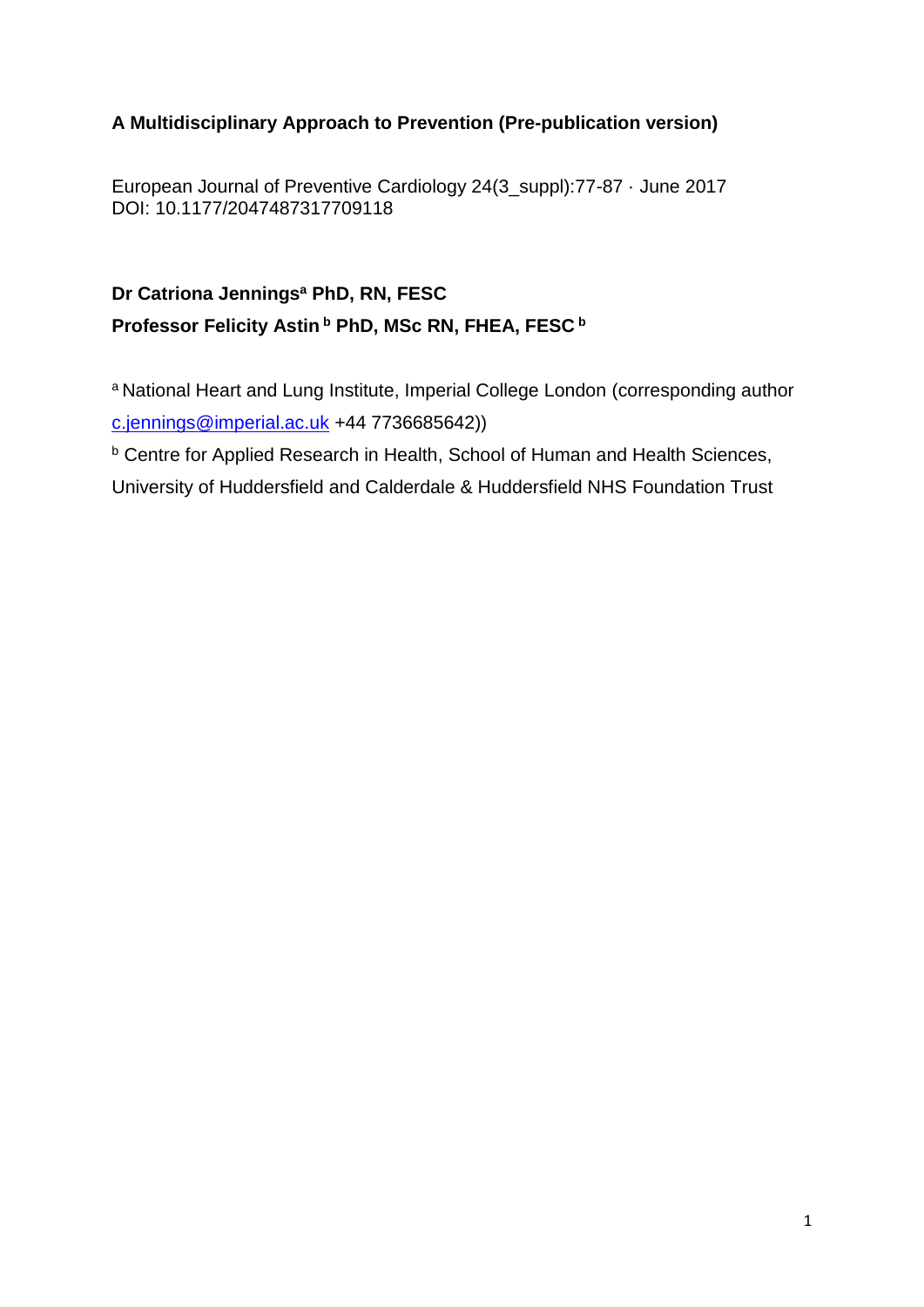#### **Abstract (205 words)**

Cardiovascular disease accounts for 17,500 deaths globally representing nearly one half of all non-communicable disease deaths. The World Health Organisation has set nine lifestyle, risk factor and medicines targets to achieve by 2025 with the aim of reducing premature mortality from non-communicable diseases by 25%. To succeed in this we need to equip our global health professional workforce with the skills to support patients and their families with making lifestyle change and concordance with cardioprotective medication regimes at every opportunity. Success depends on collegiate working through effective interdisciplinary team based care characterised by shared goals, clear roles, mutual trust, effective communication and measurable processes and outcomes with the patient and family at the centre of care. Nurses are the largest sector of the health professional workforce and their role in prevention should be optimised. Nurse coordinated care is proven to be effective, especially where they work in an interdisciplinary way with other health professionals like doctors, pharmacists and psychologists who provide equally important expertise to support holistic care. Successful care models are those that comprehensively target all adverse lifestyles and risk factors responsible for the development of cardiovascular disease. These characteristics should be reflected in the standards and core components of prevention and rehabilitation programmes.

#### **Key words (3-10)**

Interdisciplinary, multidisciplinary, team-working, patient centred care, nurse-led, cardiovascular prevention and rehabilitation, cardiovascular disease.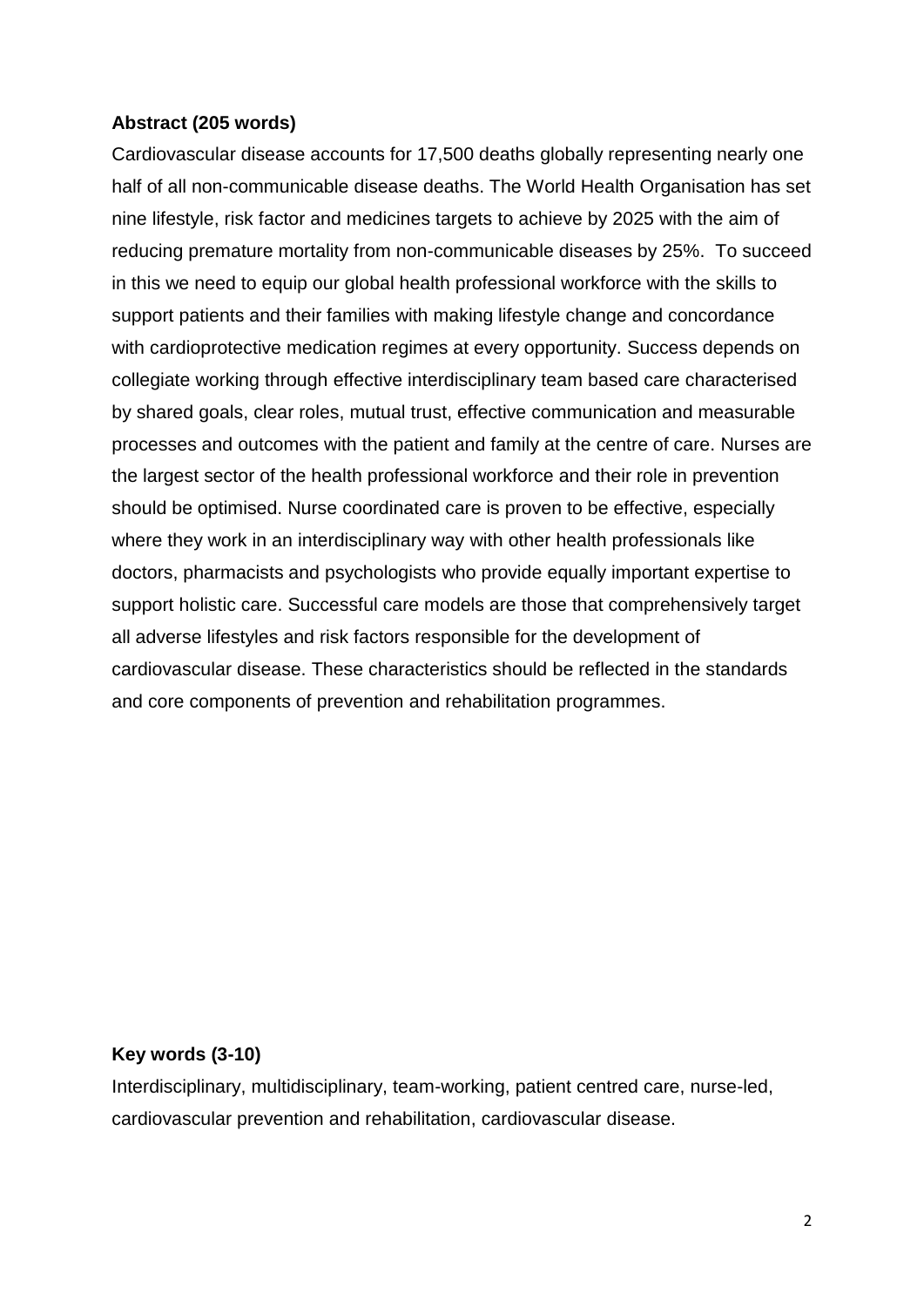#### *Background*

Non-communicable disease (NCD) burden accounts for 38 million deaths worldwide with three quarters of these occurring in low and middle income countries<sup>1</sup>. Cardiovascular disease (CVD) accounts for 17.5 million of these deaths and remains one of the biggest global health challenges. However, the scope of the disease burden faced by individual countries varies according to where they are in demographic and epidemiological transitions<sup>2</sup>. High income countries have experienced a decrease in age-specific death rates from cardiovascular disease unlike low and middle income countries<sup>3</sup>. The growth and ageing of the global population tends to offset such favourable trends. In Europe, only central and western regions have seen reductions in age-specific cardiovascular death of a sufficient magnitude to offset such demographic forces<sup>4</sup>. These data provide us with compelling evidence of the need to focus on CVD prevention.

Major risk factors that contribute to global mortality and disability-adjusted-life years are tobacco smoking, high systolic blood pressure, high blood cholesterol, high fasting plasma glucose and raised Body Mass Index<sup>5,6</sup>. All are potentially amenable to favourable change to reduce the global burden of CVD. The INTERHEART Study, which was conducted in 52 countries representing all continents of the world and including over 15,000 cases and 14,000 controls, confirmed that the risk factors for first myocardial infarction are similar in high, middle or low income countries alike. Nine risk factors were measured: smoking, lipids, self-reported hypertension or diabetes, obesity, diet, physical activity, alcohol consumption and psychosocial factors. In combination they accounted for 90.4%(99% CI 88.1 to 92.4) of the population attributable risk (PAR) for myocardial infarction.

The contribution of unhealthy lifestyles to this burden is enormous and the need for a healthcare workforce equipped with the knowledge and skills to lead effective CVD prevention to reduce this burden is absolutely vital to ensure that potential gains can be realised.

At a formal meeting of the member states in Geneva in 2012, the World Health Organisation (WHO) set nine lifestyle, risk factor and medicines targets with the aim of reducing premature mortality from NCDs by 25% by 2025. In order to achieve this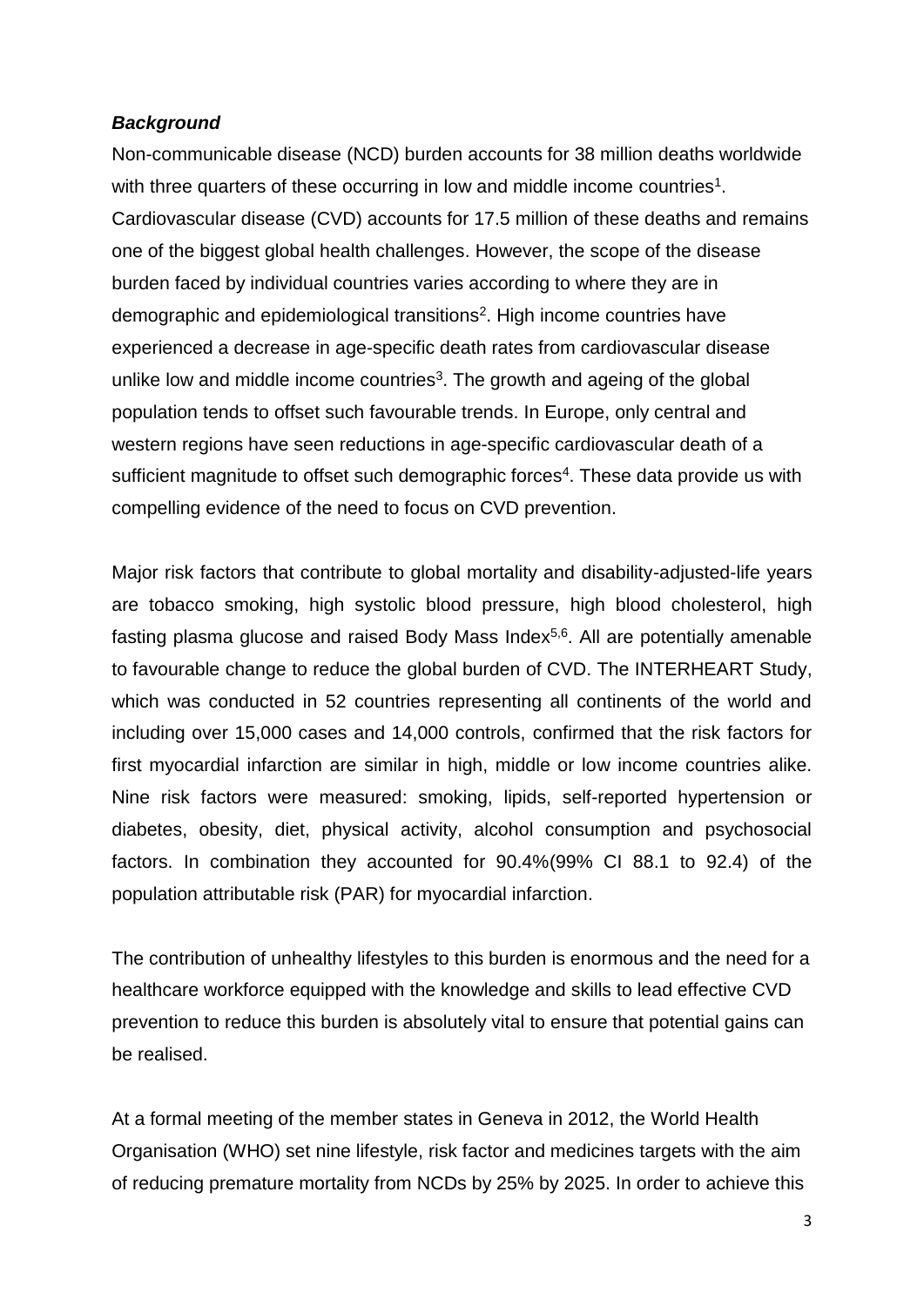goal, the World Heart Federation (WHF) has emphasised the need to focus on tobacco cessation, secondary prevention and hypertension control. It has also called for coalition building across health disciplines and, in particular, to "optimize the scope of nurses' and allied health professionals' practice to contribute to prevention and control of non-communicable diseases, including addressing barriers to that contribution" 7 .

If we are to succeed in achieving the WHO and WHF goals then collegiate working, through the sharing of ideas and responsibilities in a positive way, is an imperative for health professionals and all those involved in the delivery of health and social care, which should be focused on providing services around the convenience of patients and their families. This demands prioritizing their needs first rather than those of institutions and staff.

This approach is endorsed and promoted in clinical practice guidelines such as those produced by the European Society of Cardiology (ESC). In the most recent version of the Joint European Societies' Guidelines on the Prevention of Cardiovascular Disease in clinical practice, multidisciplinary approaches are recommended in relation to behaviour change strategies and in relation to delivering preventive services in primary care<sup>8</sup>.

## *Definitions for multidisciplinary and interdisciplinary team working*

The way in which healthcare is delivered has evolved in response to changing needs of patients. The ageing of the population and increased life expectancy has resulted in patients with complex health needs. To provide safe and effective care, there has been a move away from multidisciplinary teams, in which individual specialists, often independently, work in relative isolation, to interdisciplinary teams.

Distilling the essence of the best in interdisciplinary/multidisciplinary care models requires first defining what each has to offer and also developing a common definition of what we mean by these terms. Whilst it is acknowledged that 'multidisciplinary' relies on the use of knowledge and skills from different disciplines, it does not necessarily refer to an interaction between the disciplines. On the contrary, 'interdisciplinary' infers interaction and collaboration. Applying these terms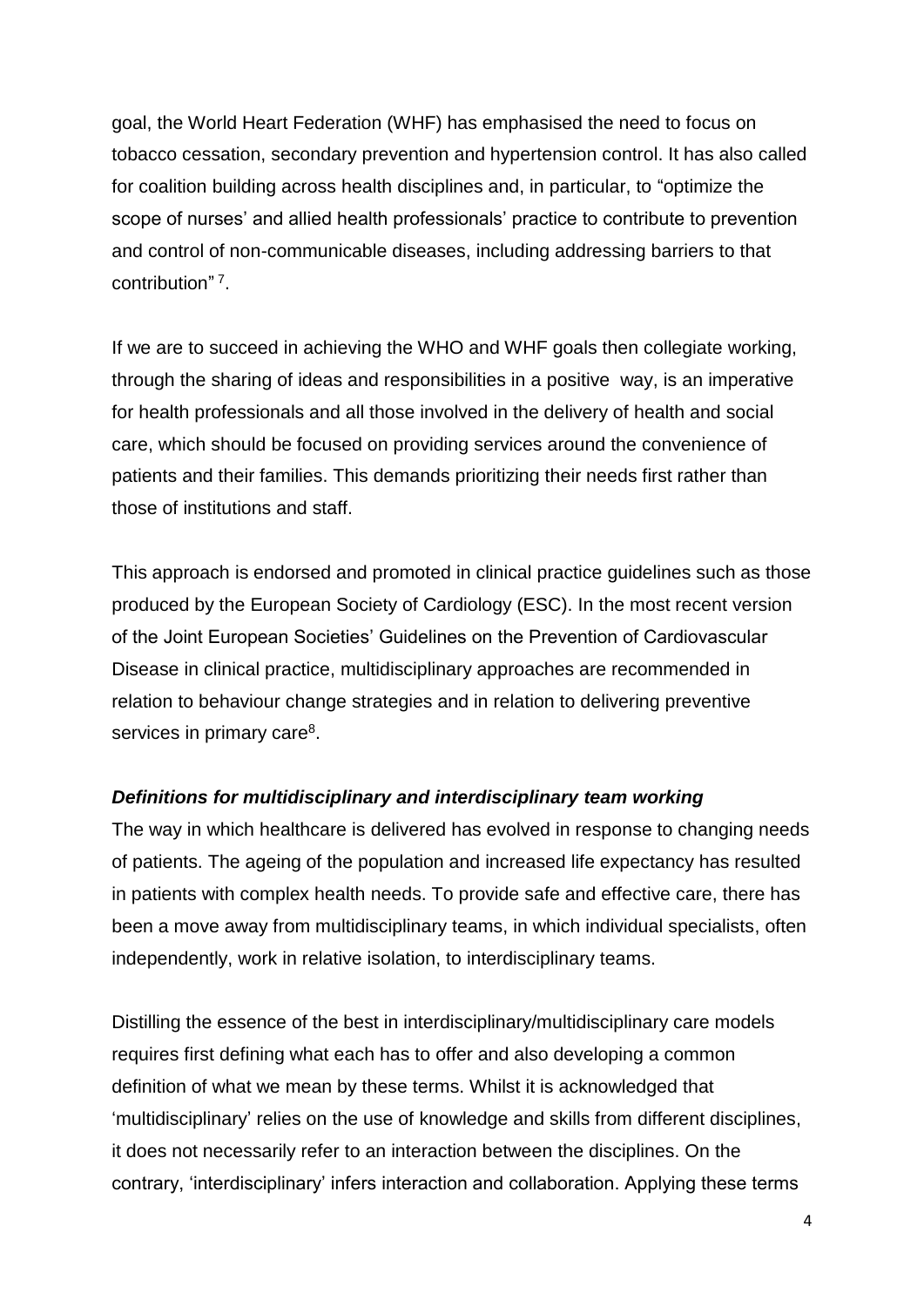to the concept of team working in clinical care leads to a further understanding of the differences between the two, as defined by Bernard-Bonnin et al $9$ : 'An interdisciplinary team aspires to a more profound level of collaboration (than a multidisciplinary team), in which constituents of different backgrounds combining their knowledge mutually complete different levels of planned care'

Interdisciplinary teams, thus, bring together individuals with specialist knowledge and skills to work together to provide co-ordinated care through an agreed treatment plan<sup>10</sup>. No single profession can provide the knowledge, skills and resources to meet the needs of today's patient with complex health needs so contributions from all team members are valued; patient and support person, physician, nurse, social worker, physiotherapist, occupational therapist, dietician, pharmacist, physical activity specialists, psychologist and dietician. Figure 1 shows a definition of team-based care<sup>11</sup>.

# Figure 1. Definition of Team-based Care

Team-based health care is the provision of health services to individuals, families, and/or their communities by at least two health providers who work collaboratively with patients and their caregivers  $-$  to the extent preferred by each patient – to accomplish shared goals within and across settings to achieve coordinated, high  $-$  quality care (Naylor<sup>11</sup>)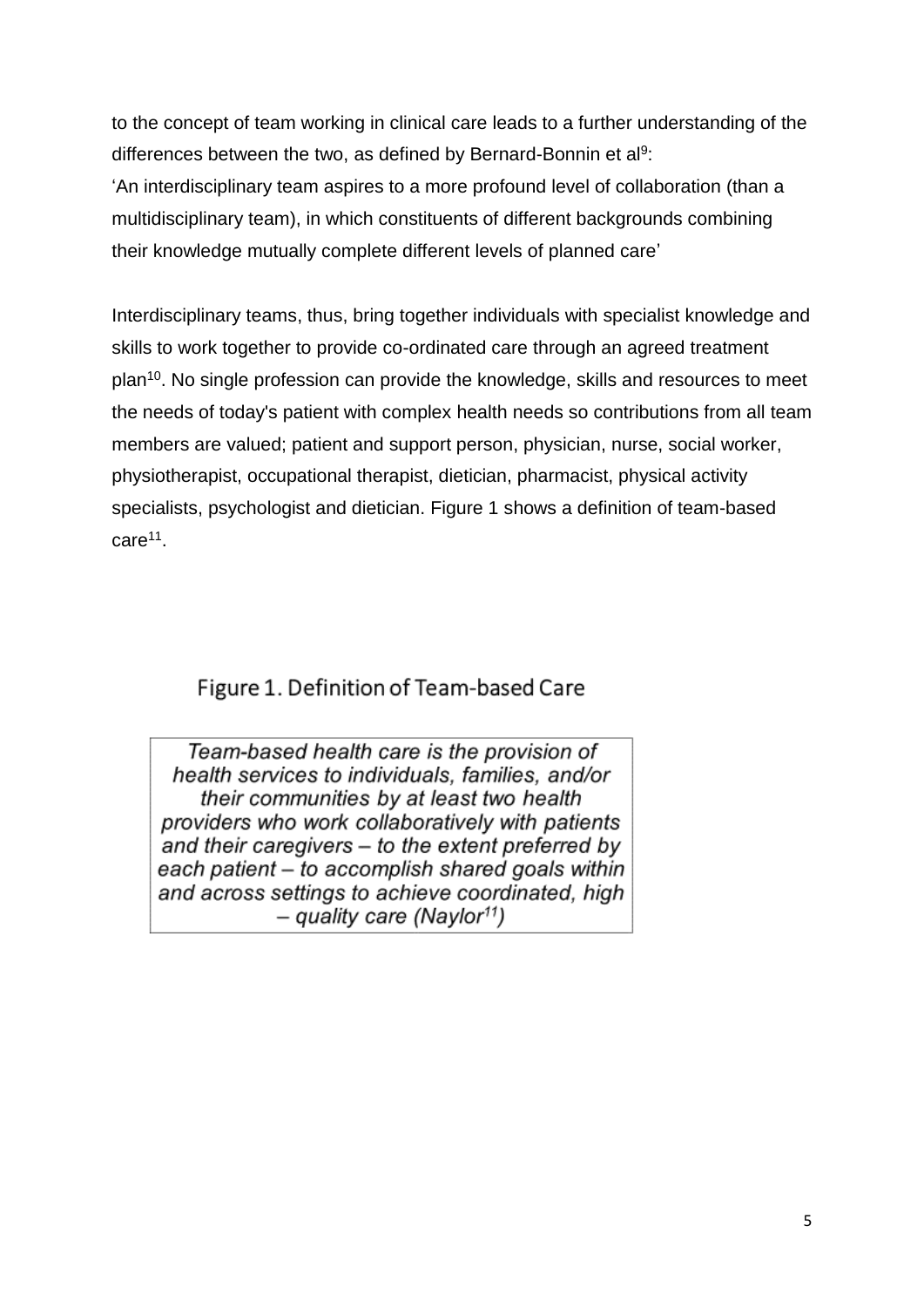Five key principles underpin effective team-based care; shared goals, clear roles, mutual trust, effective communication and measurable processes and outcomes<sup>12</sup>. Effective team based care is central to effective CVD prevention but once goals have been set and action plans agreed then the patient and the family have to integrate the new behaviours, to manage lifestyle recommendations and medication regimens, into their everyday life.

In considering the variety of disciplines required for cardiovascular care, it is important to emphasise that a broad perspective is required which includes all professional groups working within the delivery of cardiovascular care. This would include doctors, nurses, allied health professionals, pharmacists and psychologists.

#### *Defining patient and family centred care*

An essential component of interdisciplinary team working is the concept of placing patients and families at the centre of care. Although there is no consensus on a definition of person and family care there is a useful review and concept analysis to guide clinical practice<sup>13</sup>. The activities reported as being central to person centred care include the involvement of the patients and wider support network in their care, the provision of health information, emotional and physical support and the recognition that it is patients' responsibility to manage their own health<sup>13</sup>.

In the context of CVD, effective prevention requires the patient to make lifestyle changes and manage cardio-protective medications to promote their heart health. Person and family centred care acknowledges that patients and their family are at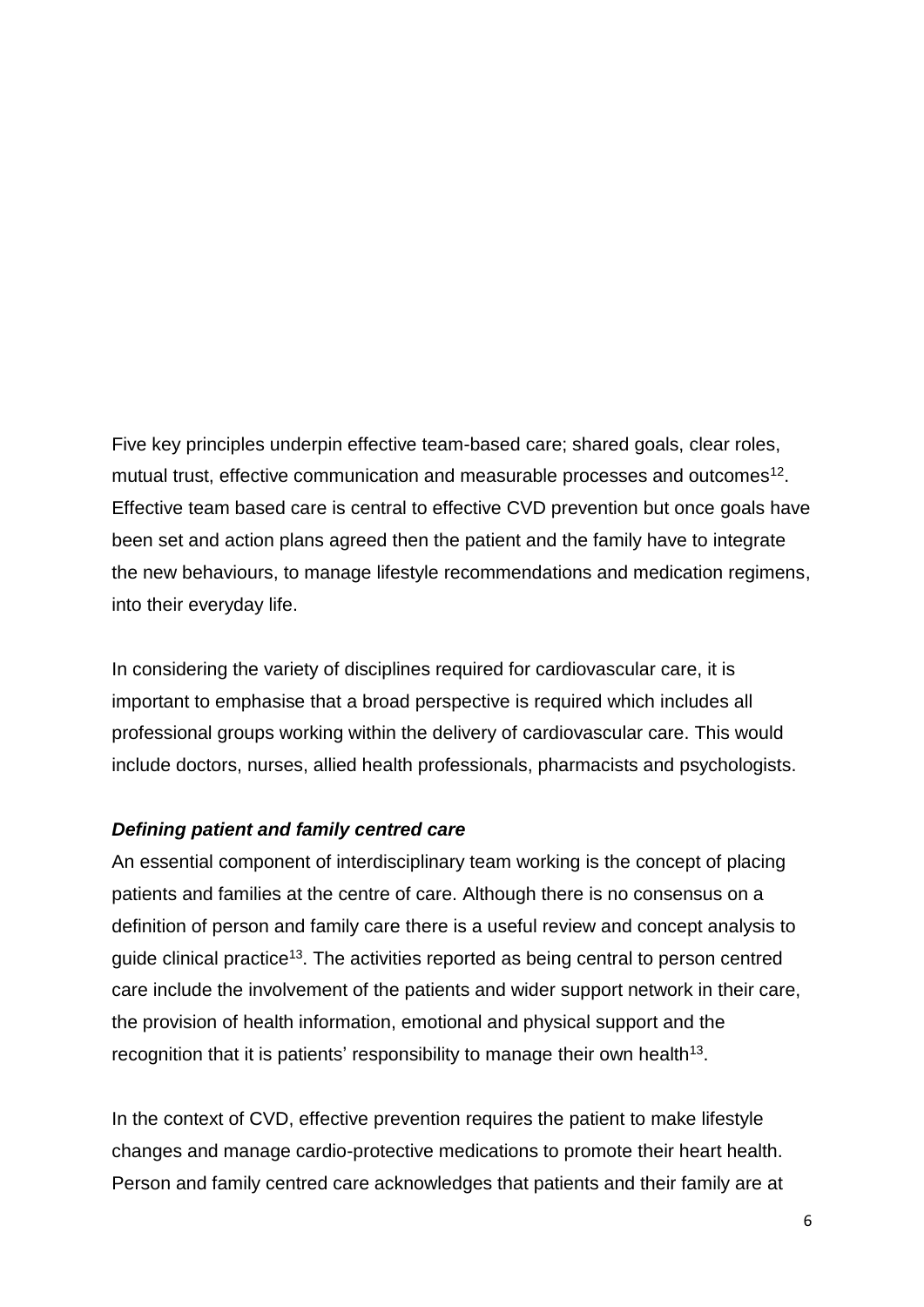the centre of the process and there should be collaboration and shared decision making. A person centred approach to care is important because it has been shown to have a positive influence on self-management behaviours and patients' satisfaction but further research is required to better understand how person centred care impacts on clinical outcomes<sup>14</sup>. From the patient perspective it is important that the magnitude of lifestyle change is 'realistic' and reflects a life that is perceived as 'worth living<sup>'15</sup>. An interdisciplinary team-based approach with the patient and family at the centre of a shared decision making process is important in the development of an achievable action plan with clear goals that align with patients' values, goals and preferences.

#### *Team dynamics and the scope of practice*

Excellence in the delivery of care depends heavily on interdisciplinary team-based working and positive working relationships between the different professionals involved. Conventional images of nursing and the understanding of the scope of their role varies enormously in different regions of the world. Throughout history, nurses have been portrayed in the media as 'angels', 'doctors' hand maidens', and even as 'sex objects' However, in many regions, the benefits of providing nurses with the opportunity to expand the scope of their practice has driven opportunities for advanced and specialist practice especially in northern European countries, North America, Australia and New Zealand. As nurse education has evolved, many countries now require nurses to undertake bachelor's level degrees in their initial preparation for clinical practice. For the most part the dynamic between nurses and doctors described by Stein<sup>16</sup> in his portrayal of the 'Doctor Nurse game' (see Figure 2) is thankfully now for nostalgia rather than a clinical reality. Stein described how nurses were required to play an elaborate game, in order to appear beholden to the absolute knowledge and power of the physician, whilst at the same, for example, ensuring that they secured appropriate prescribed medications for their patients.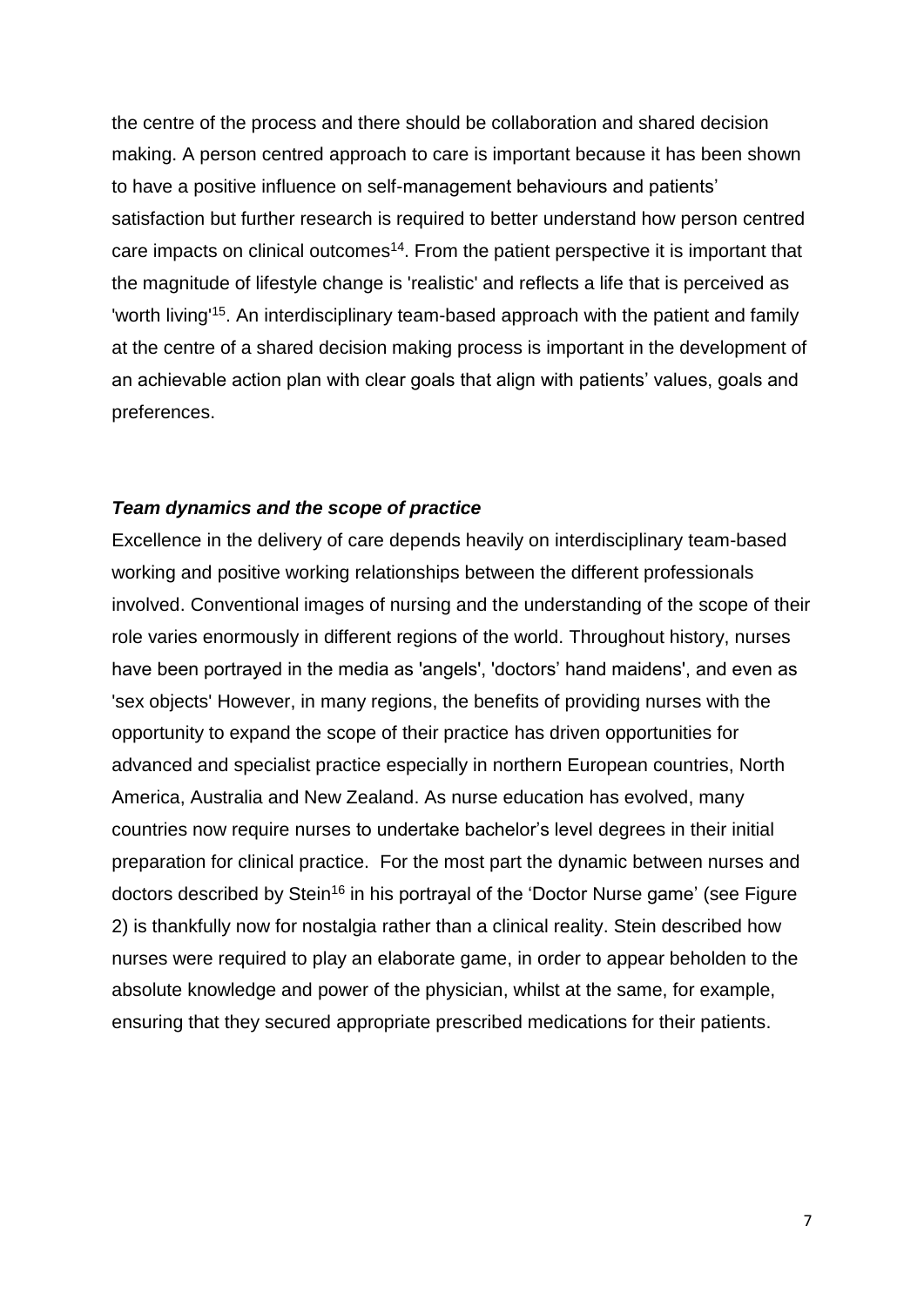Figure 2. The Doctor Nurse Game<sup>15</sup>



Nurses in many countries have now taken on expanded roles, including becoming autonomous consultants responsible for the management of a patient case load. Legislation in North America and the UK supports independent medication prescribing for nurses following appropriate educational preparation<sup>17</sup>. For the most part, physicians' responses to such developments have been positive, recognising that interdisciplinary working has improved care provision and made it more efficient.

However, the role of nurses in many countries is still seen as one of being subservient to physicians and nurses are not viewed as autonomous practitioners. In some cases they are prevented from practicing to the full extent of their potential and training and resources are potentially wasted. The migration of health care professionals across countries has had a destabilising effect on the workforce which impacts upon health care delivery; for example, many doctors and nurses are leaving low to middle income countries to seek better standards of living and working conditions in higher income countries. Finding ways to recruit and retain the existing healthcare workforce in low to middle income countries must be an imperative. In her keynote address to the International Council of Nurses in 2015, the WHO Director General Margaret Chan drew attention to these issues<sup>18</sup> calling for nurses, the largest healthcare workforce worldwide, to join the fight against NCDs. She blamed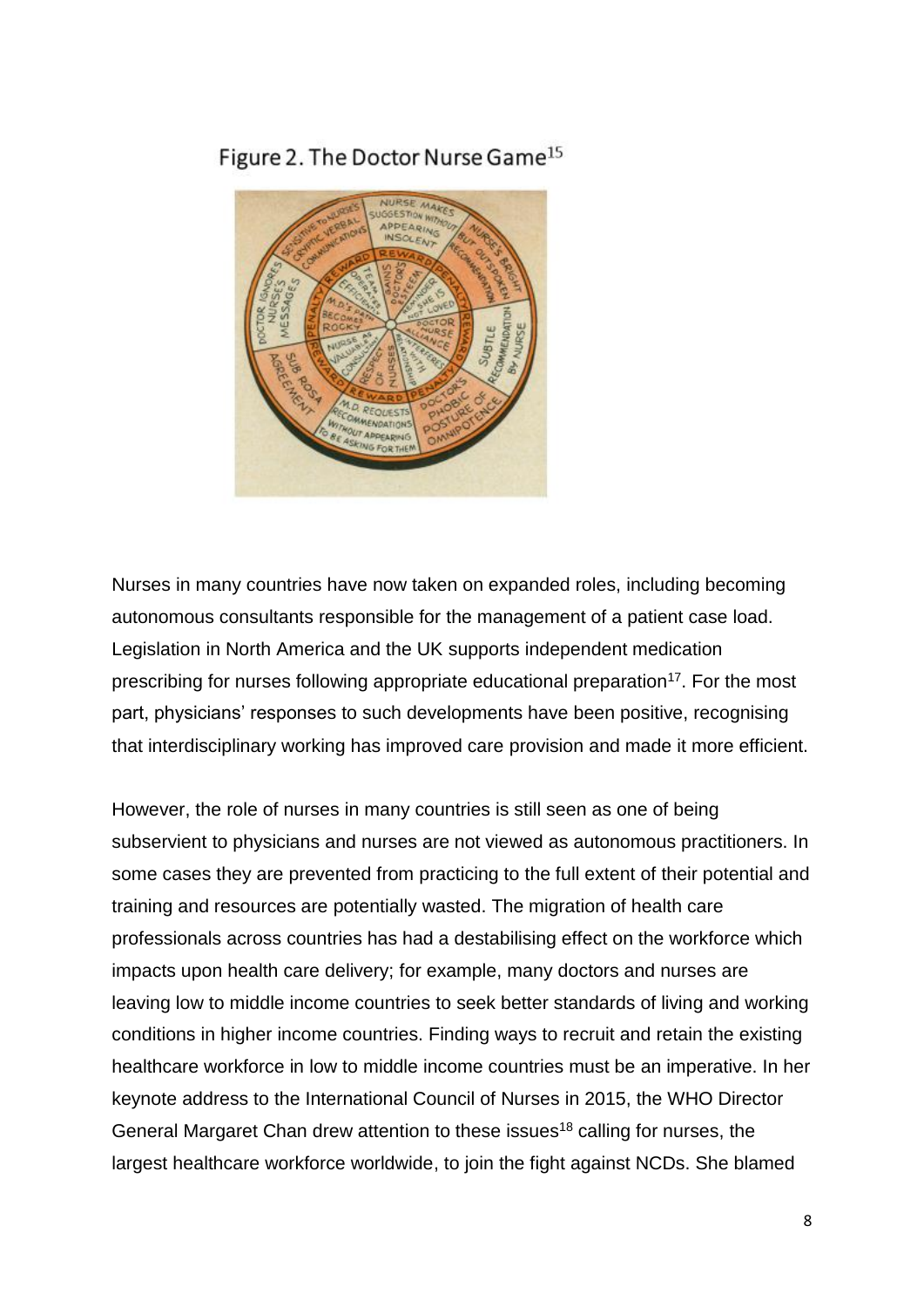archaic legislation which places unnecessary limits on the scope of practice, deficiencies and variations in standards of education and training and unwillingness on the part of, not only physicians, but also nurses themselves, to embrace policy which facilitates expansion of nursing roles, to take on these responsibilities. Allied Health Professionals also face similar challenges to nurses in defining and developing their roles and accessing post graduate education and continuing professional development.

The ESC Council on Cardiovascular Nursing and Allied Professions (CCNAP) strategic plan includes ensuring quality and standardisation of education for cardiovascular nurses and providing support to nurses to play a significant role in clinical guideline implementation, to advocate for their patients and families to receive evidence based care, and to develop positive professional and working relationships with their health professional colleagues to ensure quality of care. In 2015 at Euro Heart Care, the annual Congress of CCNAP, in Dubrovnik, both 'The CCNAP core curriculum for the continuing professional development of nurses working in cardiovascular settings'<sup>19</sup> and the 'Be Guidelines Smart' initiative<sup>20</sup> were launched. The initiatives provided a 'map' to inform nurse education and a 'tool kit' to support for the implementation of clinical guidelines; both emphasised the need for interdisciplinary working.

The provision of appropriate competency based education for the health professional is an important catalyst to effective preventive care. An understanding of behaviour change techniques and ways of effectively delivering these interventions are especially important to deliver safe and effective care to reduce the CVD burden. Ongoing professional development is required to support health professionals in maintaining and updating their competencies. Each member of the interdisciplinary team plays an important role in supporting patients and their support networks in modifying their lifestyle and managing their cardio protective medications successfully and safely.

#### *Models for clinical practice*

There are several factors to consider in organising the way in which prevention efforts can be most appropriately co-ordinated. Considerable focus has been given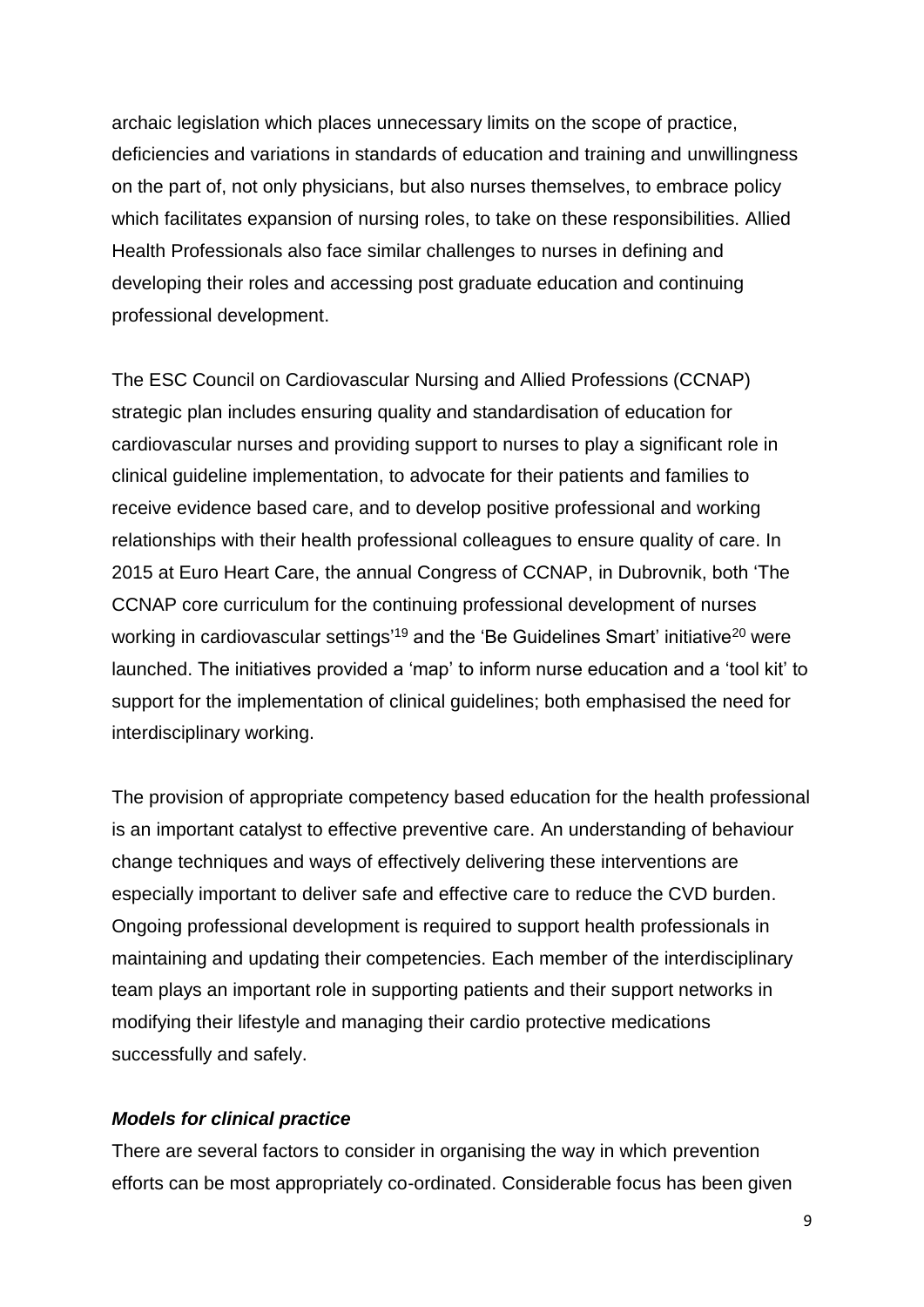to the development of clinical practice guidelines which provide us with much needed evidence about which aspects of preventive care are effective. However less emphasis has been given to how clinical guidelines can be most effectively implemented in clinical practice and the impact of the organisational culture and context on this process. Findings from the Euro Aspire surveys<sup>21,22,23</sup> indicate that there is considerable room for improvement in closing the gap between recommended guidelines on CVD prevention and the realities of clinical practice. For example, in the third survey<sup>24</sup>, less than half of patients were advised to attend a cardiovascular prevention and rehabilitation programme. This varied enormously across participating countries, and according to diagnostic category, with those diagnosed with angina but not having an intervention, being less likely to be advised. If advised, more than 80% across countries reported attending a service. There are several approaches to CVD secondary prevention which vary by country. Nurse coordinated care (NCC) is one approach and programmes typically include sessions on risk factor management with multidisciplinary consultation and shared decision making<sup>25</sup>. It is suggested that the effective components of NCC include nurse led prescription and/or titration of drug therapy using algorithms, individualised behavioural counselling with action plans and goal setting supported frequent follow up, either face-to-face, or by telephone<sup>25</sup>. There is also evidence to support nurse prescribing in the control of blood pressure in people with hypertension but this is not consistent across all countries<sup>26</sup>.

A recent meta-analysis of RCTs of secondary prevention and cardiac rehabilitation programmes conducted since 2010<sup>27</sup> showed no effect on total mortality. However, the authors conducted two sub-analyses, the first of trials that addressed 6 or more risk factors and the second of trials that included prescribing and management of cardio-protective medications. They found a significant reduction in all-cause mortality, 0.63 (95% CI 0.43; 0.93) and 0.35 (95% CI 0.18; 0.70) respectively (see Figures 3 and 4).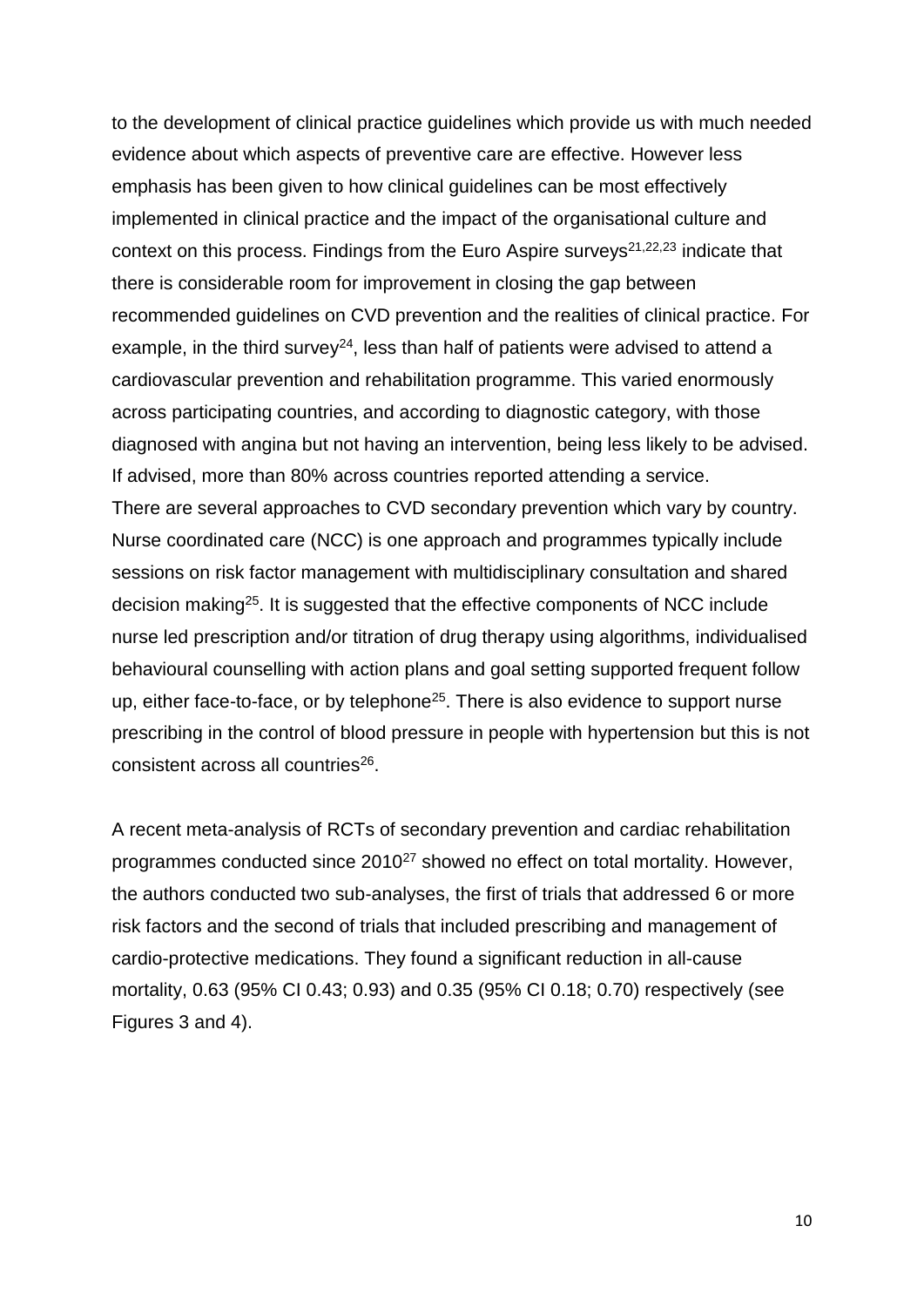Interestingly, the majority of these successful programmes were nurse coordinated (See Tables 1 and 2).

| Author                            | Study name and<br>country                       | Population                           | Intervention                                                                                                        | Follow up |
|-----------------------------------|-------------------------------------------------|--------------------------------------|---------------------------------------------------------------------------------------------------------------------|-----------|
| Jorstad<br>201328                 | RESPONSE, The<br>Netherlands, Multi-<br>centre. | 696 post ACS<br>patients             | On top of standard<br>cardiac rehabilitation,<br>12 month nurse led<br>behavioural and<br>medication<br>prescribing | 24 months |
| <b>Krebs</b><br>201329            | Wellington, New<br>Zealand                      | 34 post ACS<br>and<br>hyperglycaemia | On top of standard<br>cardiac rehabilitation,<br>nurse promoted GP<br>consultations                                 | 24 months |
| Moreno-<br>Palanco<br>$2011^{30}$ | MIRVAS, Spain.<br>Single centre.                | 247 post ACS;<br><b>CVA</b>          | Nurse led lifestyle<br>modification and<br>medication review                                                        | 36 months |

Table 1: Characteristics of studies showing an effect on total mortality which included medical monitoring and prescribing

#### Table 2: Characteristics of studies showing an effect on total mortality which addressed 6 or more risk factors

| Author                       | Study name and<br>country                       | Population                           | Intervention                                                                                                            | Follow up |
|------------------------------|-------------------------------------------------|--------------------------------------|-------------------------------------------------------------------------------------------------------------------------|-----------|
| Cohen<br>201431              | RESICARD,<br>France, Multi<br>centre.           | 502 post ACS                         | 12 month nurse and<br>dietician led smoking,<br>dietary and physical<br>activity consultation                           | 24 months |
| Jorstad<br>201328            | RESPONSE, The<br>Netherlands. Multi-<br>centre. | 696 post ACS<br>patients             | On top of standard<br>cardiac rehabilitation,<br>12 month nurse led<br>behavioural and<br>medication<br>prescribing     | 24 months |
| He 2012 <sup>32</sup>        | China. Single<br>centre.                        | 263 post PCI<br>patients             | 12 month behaviour<br>change and<br>telephone<br>consultation                                                           | 24 months |
| Moreno-<br>Palanco<br>201130 | MIRVAS, Spain.<br>Single centre.                | 247 post ACS;<br><b>CVA</b>          | 3 year nurse led<br>lifestyle modification<br>and medication<br>review                                                  | 36 months |
| Saffi,<br>201433             | Brazil. Single<br>centre                        | 74 post ACS<br>patients              | 15 month nurse-led<br>lifestyle counselling                                                                             | 24 months |
| Stewart<br>201534            | NIL-CHF,<br>Australia. Single<br>centre         | 624 CHD, DM,<br>PAD, CVA<br>patients | 3 year nurse led<br>home and clinic visits<br>and referral to<br>pharmacists,<br>dieticians, CR,<br>exercise programmes | 51 months |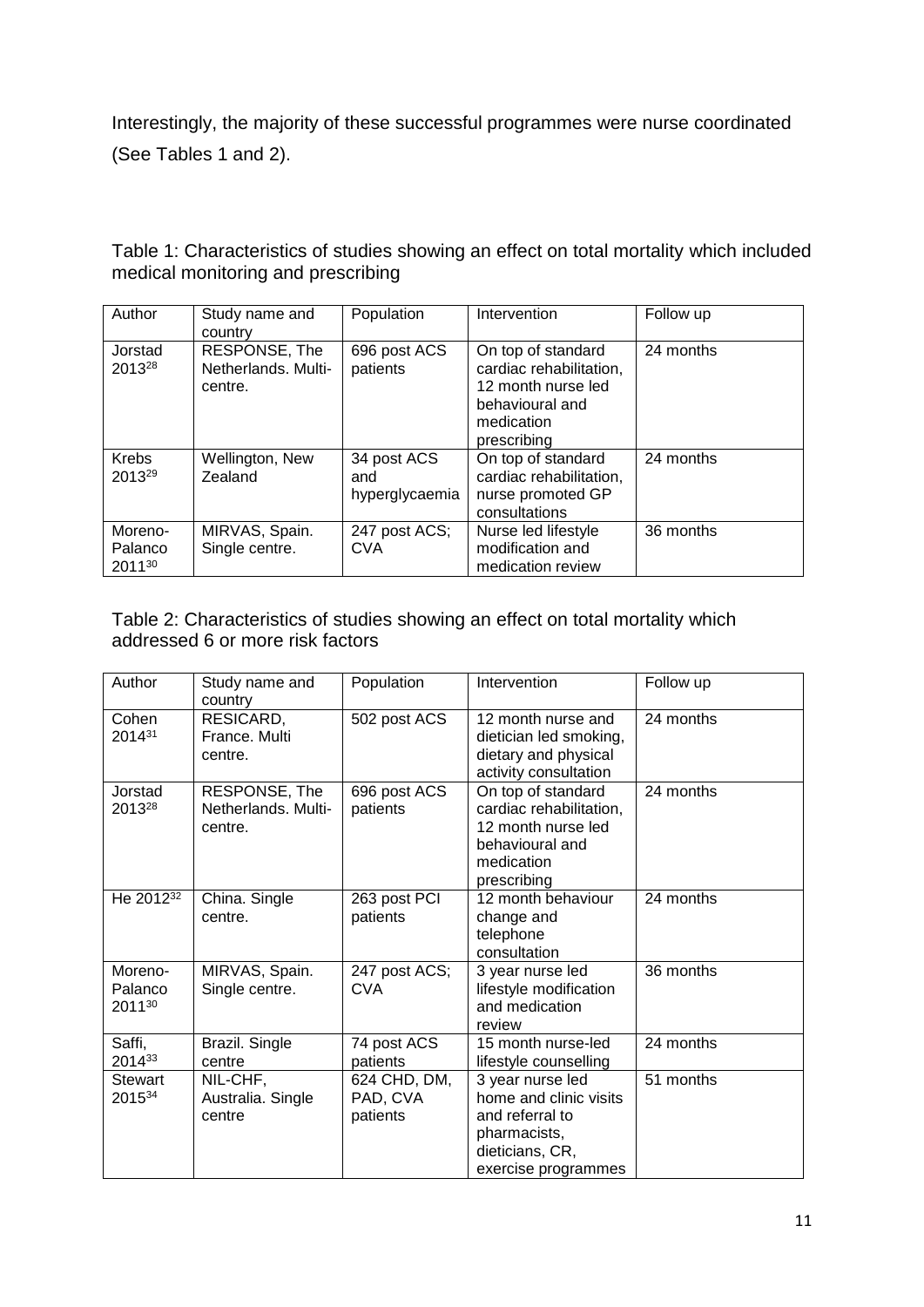For example, in the Spanish and Dutch studies<sup>28, 30</sup>, specialist nurses in the intervention arms followed up patients after ACS and stroke with a series of visits. Nurses were involved in facilitating healthy behavioural changes, monitoring cardiovascular risk factors, initiating and titrating medications, and promoting adherence. They were not necessarily the prescribers.

# Figure 3. Comprehensive v. less comprehensive programmes<sup>27</sup>



12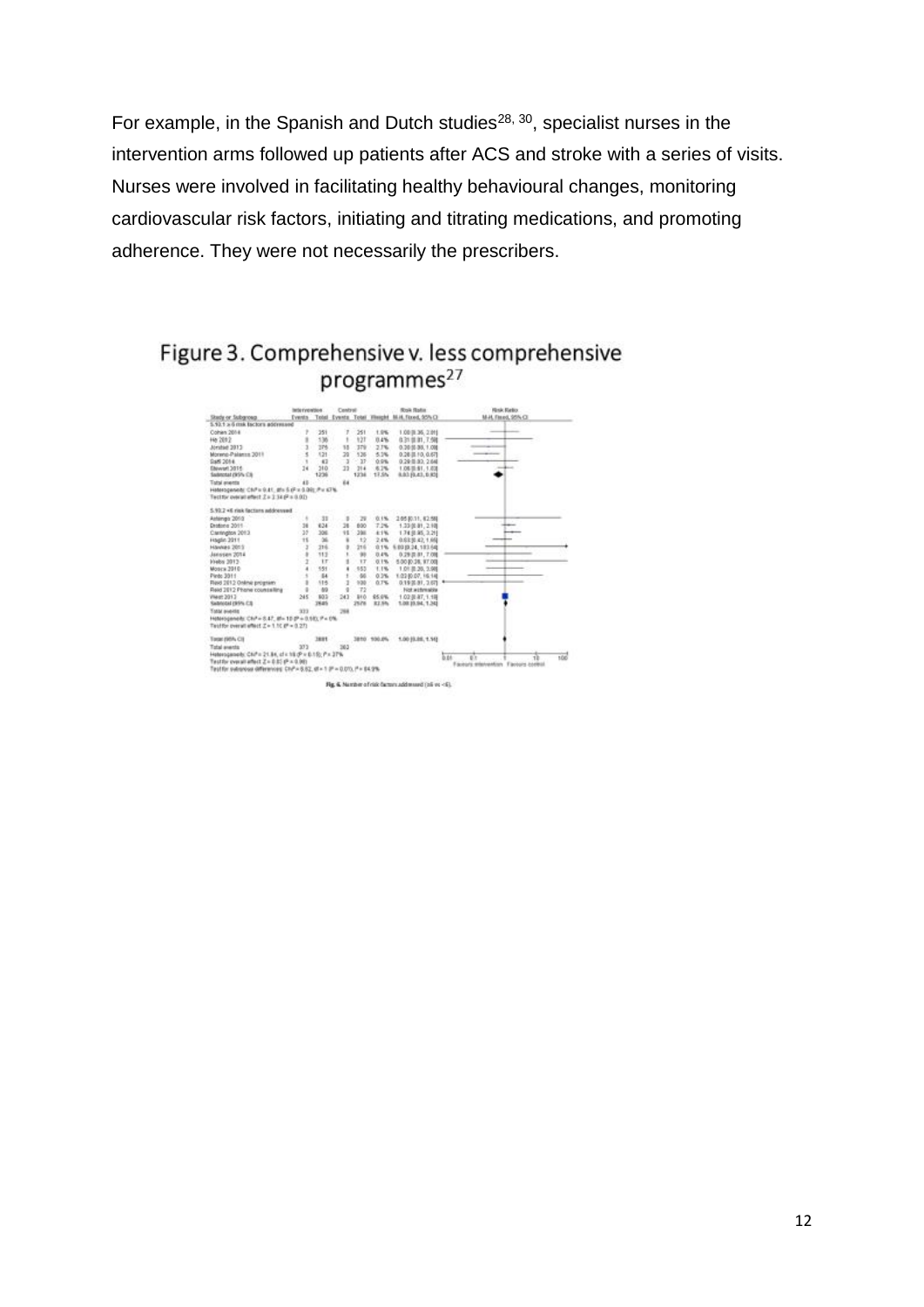## Figure 4. Including medical prescribing v. no prescribing<sup>27</sup>



Whilst the nurses leading the programmes worked closely with physicians, the involvement of other disciplines was allowed but they were not part of an interdisciplinary model of care and their input was not measured. A more effective approach may have included the addition of specialists as an integral part of a nurse led interdisciplinary team. However, in the Dutch study, for example, the intervention was designed to be practical and feasible so that it could be easily integrated into routine clinical care. The Spanish study achieved an absolute risk reduction of cardiovascular morbidity by 28.5% and of total mortality by 11.9%. The Dutch study achieved a reduction of 17.4% in estimated 10 year cardiovascular mortality (SCORE or Framingham risk functions) and found reduced hospitalization and better risk factor control compared to the usual care arm. As observed improvements in lifestyle parameters are not reflected in the primary outcome<sup>35, 28</sup> (SCORE or Framingham risk functions), the overall impact of the intervention may have been underestimated.

In the programmes investigated above, nurse led models were shown to be effective in improving implementation of clinical practice guidelines. Whilst there was evidence of interdisciplinary working between physicians and nurses in these studies,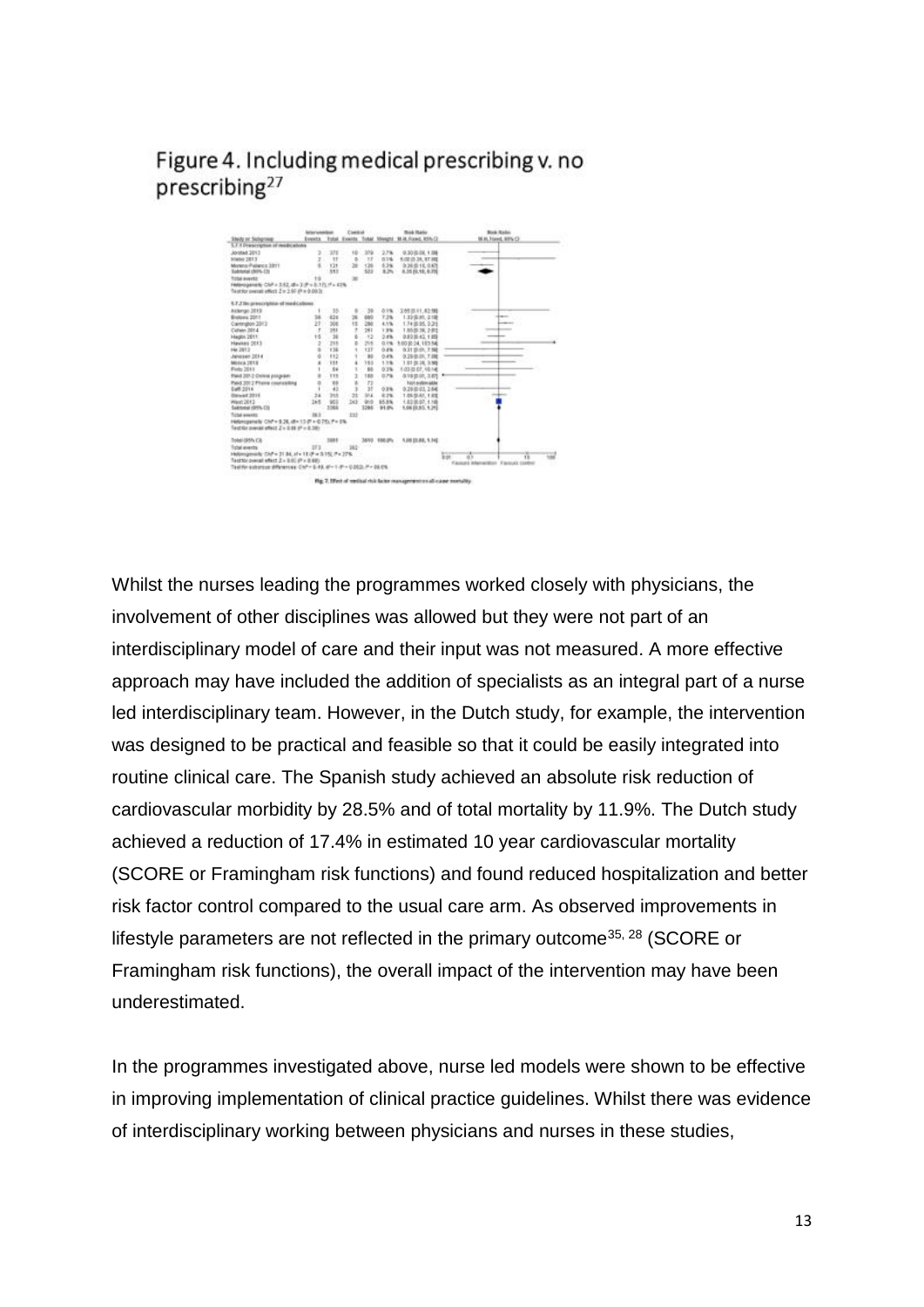expertise from other disciplines was not integrated into team working and if their input was used, it was not measured.

#### *An interdisciplinary model*

A trial that has not been included in these meta-analyses is the EUROACTION cluster RCT because it did not measure mortality or other 'hard' cardiovascular outcomes.

Across six northern, eastern and southern European countries, 3088 coronary patients and 1183 partners were randomised. The trial tested an innovative patient and family centred preventive cardiology programme for newly diagnosed coronary patients and their spouses which aimed to manage them to achieve European lifestyle, risk factor and therapeutic goals. The programme was led by specialist nurses supported by dieticians and physical activity specialists as part of an interdisciplinary team<sup>36</sup>. The intervention demonstrated impressive results, in particular for diet, physical activity and blood pressure. For example, 72% (680/944) of patients in the intervention arm compared to 35.2% (349/991) in usual care achieved the European fruit and vegetable goal at one year (p=0.004); and 53.8% (507/942) compared to 19.6% (194/992) achieved the European physical activity goal (p=0.002). Achievements in lifestyle parameters were reflected in proportions reaching the blood pressure goal with 65.3% (615/942) achieving the goal in the intervention arm compared to 55.2% (547/990) in usual care (p=0.04). Spouses also made impressive changes and there was evidence of concordance for change in couples (645) who attended the initial assessment in the intervention arm after they completed the programme (440) and at the one year follow up  $(419)^{37}$  with correlation coefficients at one year of r=0.61 for fruit and vegetables consumption, r=0.40 for energy expenditure, r=0.21 for change in BMI and r=0.22 for change in WC. Patients who made the most impressive changes in their lifestyle habits were married to the partners who did the same. Figure 5 shows an example of this dynamic for concordance for change in energy expenditure as measured by a seven day physical activity recall.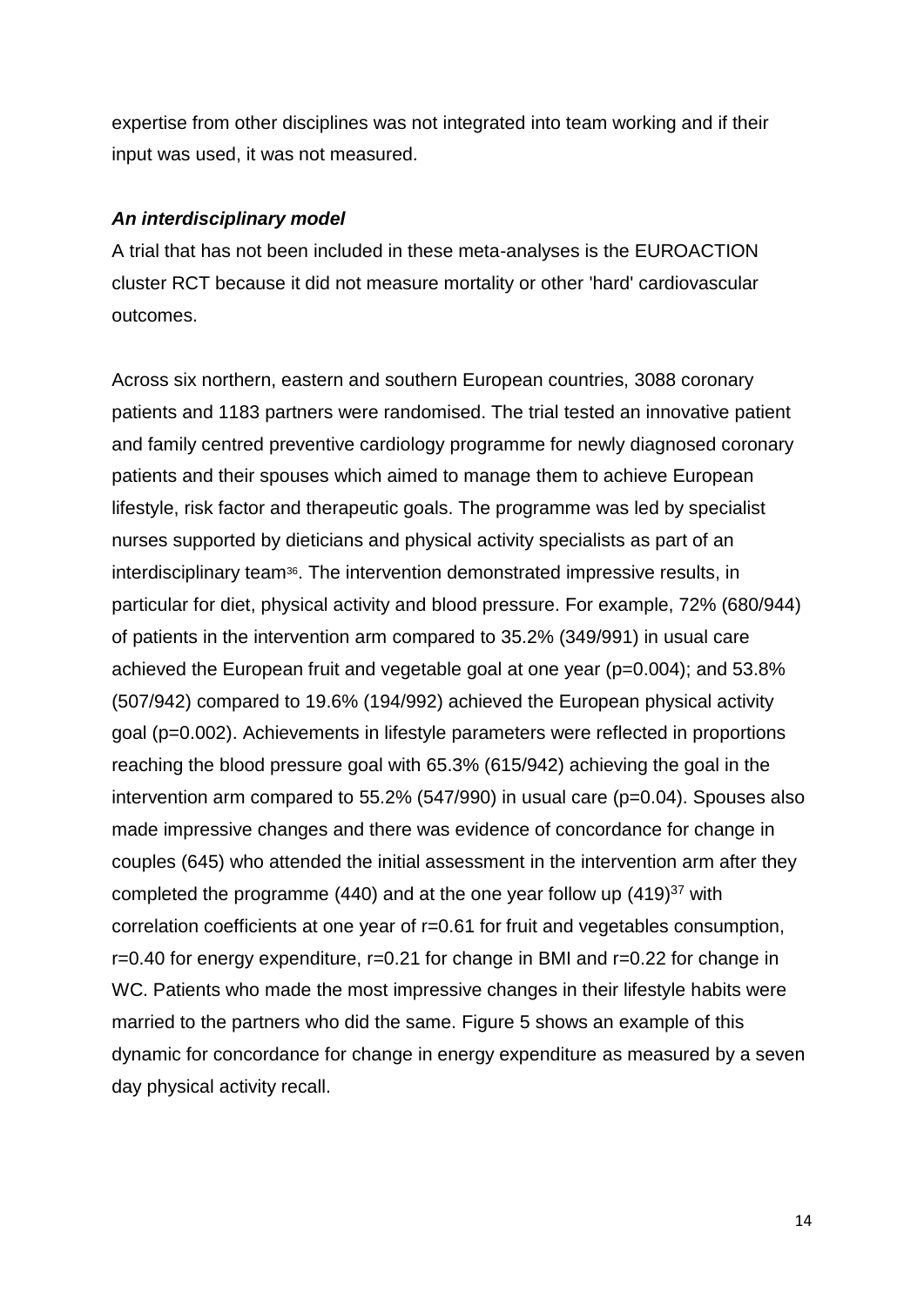Figure 5. Mean changes (with 95% CI) in spouses for moderate intensity physical activity grouped according to the extent of change in the corresponding patients (BL to 1 year)  $37$ .



This model was subsequently rolled out into clinical practice in the UK NHS as the My Action programme, which integrated secondary and primary prevention in nurseled community based programmes, and also in Galway the west of Ireland<sup>38</sup> through a collaboration between the Irish Health Authority and a Charity Organisation<sup>39</sup>. In the UK managing the transition from traditional cardiac rehabilitation to a new way of working was challenging. However, in the flagship programme in Westminster, an area of London with mixed ethnicity and a high variation of deprivation, patients and their families achieved healthier lifestyles and improved risk factor control and more effective prescribing of cardioprotective medications<sup>40</sup>. In addition, cost effectiveness and cost saving have also been demonstrated for the My Action programme<sup>41</sup>.

Key professional organisations such as the ESC and The British Association for Cardiovascular Prevention and Rehabilitation (BACPR) recognise the importance of interdisciplinary working. The BACPR has outlined the need for an interdisciplinary approach in their standards and core components (See Figure 6) in order to achieve better outcomes in cardiac patients following an event.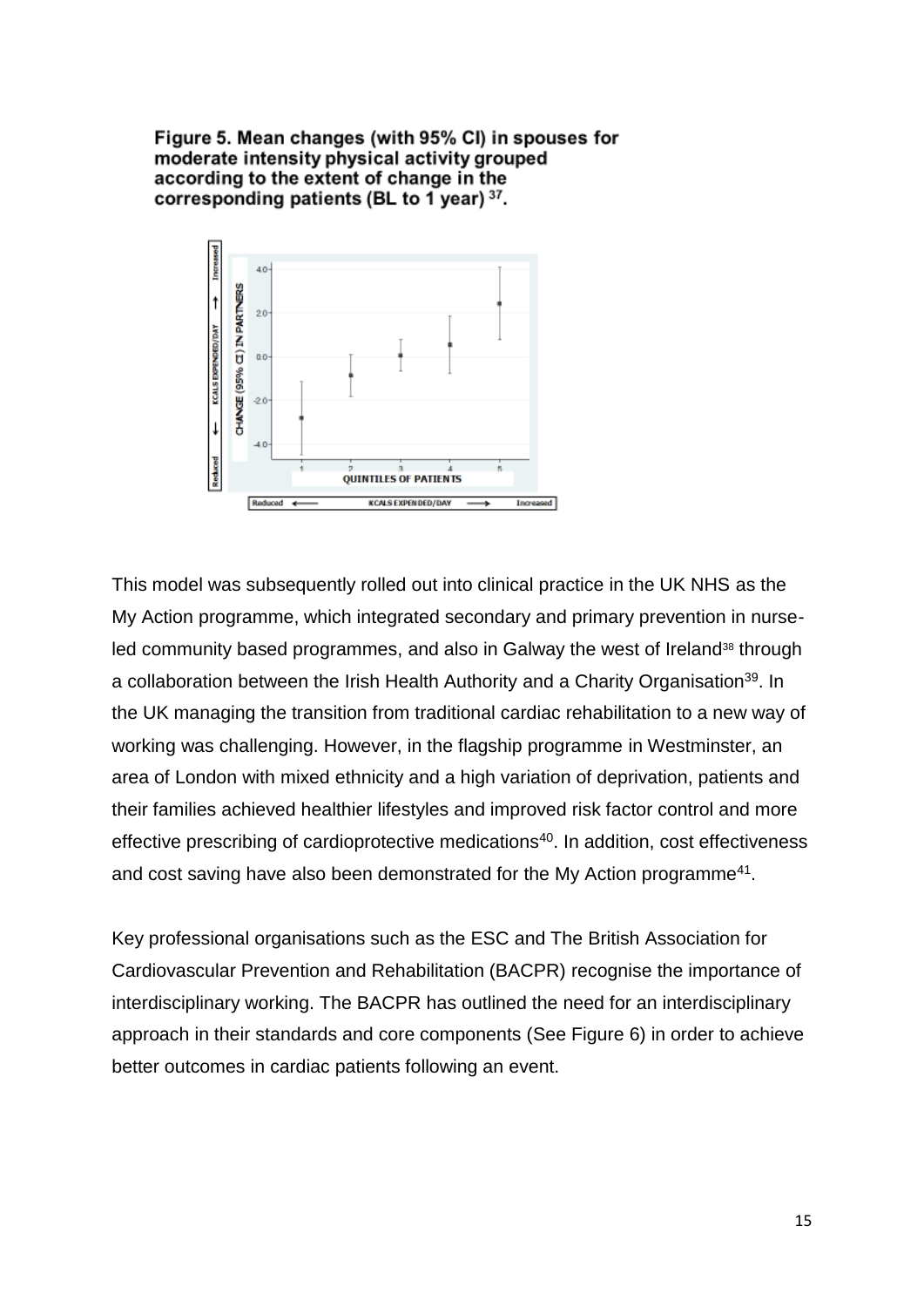# Figure 6. BACPR Standards and Core **Components of Cardiovascular** Prevention and Rehabilitation<sup>42</sup>



However, the reality of clinical practice, as reported by the National Audit for Cardiac Rehabilitation (NACR) <sup>43</sup> shows that we are far from achieving this in the UK (See Figure 7).

# Figure 7. NACR Report 201643

|                              |     | ENGLAND | <b>NORTHERN IRELAND</b> |    |                | WALES    | <b>UK TOTAL</b> |    |
|------------------------------|-----|---------|-------------------------|----|----------------|----------|-----------------|----|
|                              | N   | m       | N                       | 46 | N              | w        | N               |    |
| NURSE                        | 214 | 97      | 12                      | 92 | 18             | 100      | 247             | 97 |
| <b>PHYSIOTHERAPIST</b>       | 143 | 65      | 12                      | 92 | 16             | 89       | 173             | 68 |
| DIETITIAN                    | 112 | 51      | 9                       | 69 | 9              | 50       | 132             | 52 |
| <b>PSYCHOLOGIST</b>          | 32  | 14      | 4                       | 31 | ō              | Û        | 36              | 14 |
| SOCIAL WORKER                | 2   |         | ů                       | Ů  | ŏ              | û        | ž               |    |
| <b>COUNSELLOR</b>            | 16  | T       | o                       | o  | z              | 11       | 18              | 7  |
| <b>DOCTOR</b>                | z   | 10      | 2                       | 15 | ٥              | 0        | 23              | 9  |
| <b>HEALTH CARE ASSISTANT</b> | 33  | 15      | 2                       | 15 | ٥              | o        | 35              | 15 |
| <b>SECRETARY</b>             | 134 | 61      | 9                       | 69 | 10             | 56       | 154             | 60 |
| <b>ADMINISTRATOR</b>         | 19  | ۰       | 0                       | 0  | ٥              | $\Omega$ | 19              | 7  |
| <b>EXERCISE SPECIALIST</b>   | 124 | 56      | ů                       | Ò  | y              | 39       | 131             | 51 |
| OCCUPATIONAL THERAPIST       | 72  | 33      | 4                       | 31 | 12             | 67       | 89              | 35 |
| <b>PHARMACIST</b>            | 85  | 38      | 10                      | 77 | 5              | 28       | 102             | 40 |
| PHYSIOTHERAPY ASSISTANT      | 59  | 27      | 2                       | 15 | $\overline{2}$ | 11       | 64              | 25 |

#### Staffing profile for CR programmes across the UK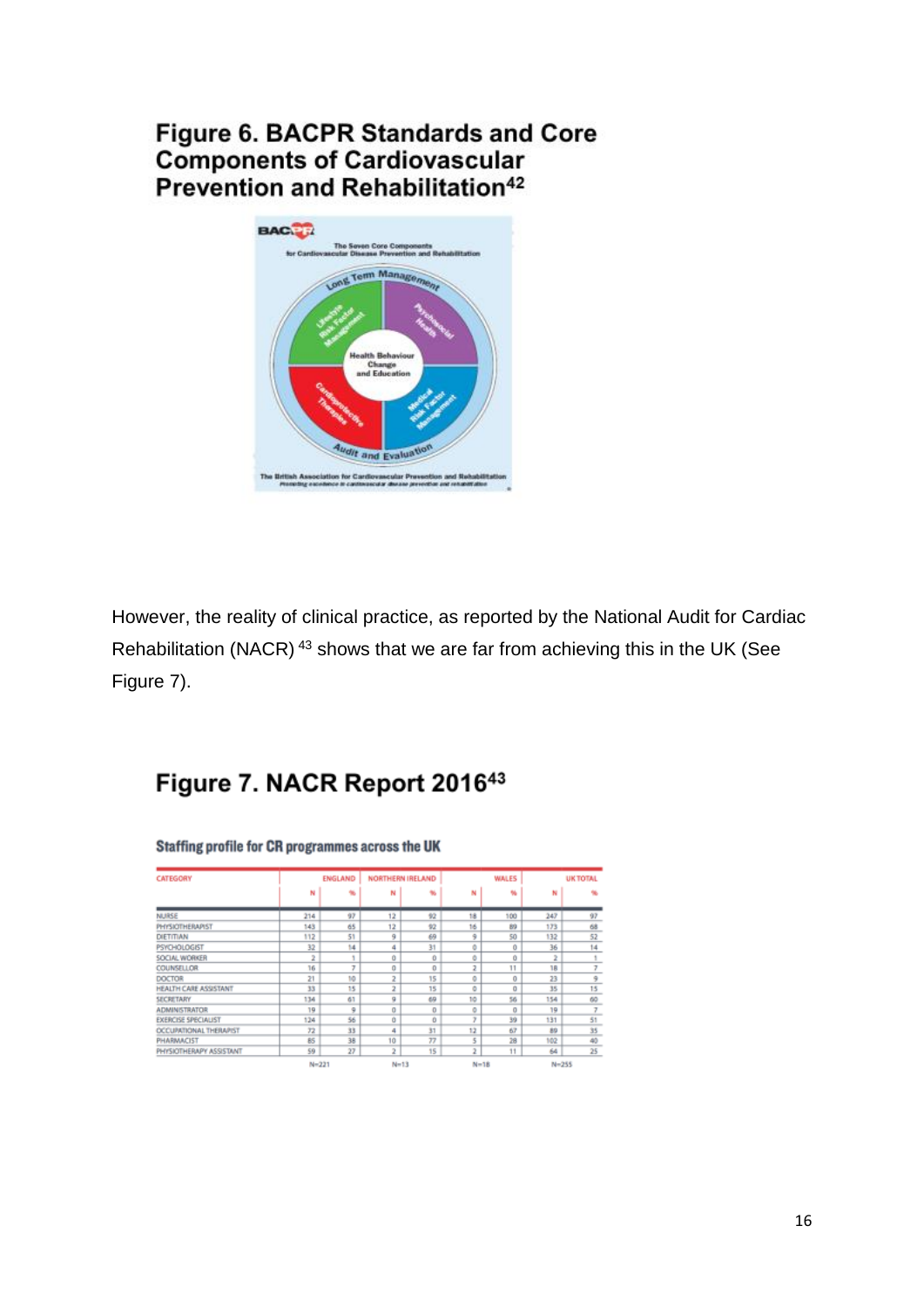The audit defines 'multidisciplinary' as having at least two different disciplines, although the amount of time contributed from each additional discipline is not specified. UK Audit data shows that most of the rehabilitation programmes were nurse led and the input from other disciplines such as dietician, psychologists, physiotherapists and exercise specialists is ill defined. For example whilst the audit reports that a dietician is included in 52% of rehabilitation programmes in the UK, this input may be one single educational group session. Similarly 68% of programmes state that they have a physiotherapist as part of the team but many of those working in hospital based settings may be employed in acute care and will have to prioritise this above their work on prevention and rehabilitation programmes. It is rare for programmes to include a clinical psychologist in the team (14%) even though morbidity from anxiety (28%) and depression (20%) is significant in the patient population included in the report when they entered a programme.

If we are to be successful in secondary prevention we need to provide cardiovascular prevention and rehabilitation programmes that are equipped with the interdisciplinary teams that reflect the composition of those that have been successful in RCTs. Without this investment we may be providing substandard programmes with a limited effect in improving patient outcomes.

#### *Conclusion*

In conclusion we have established the need for a coalition between physicians, nurses, pharmacists, psychologists and other allied health professionals to win the battle against NCDs. The distinction between multidisciplinary and interdisciplinary team working has been explained. Nurses have been shown to be effective coordinators of preventive care, especially when working in an interdisciplinary way with medical colleagues and other allied health professionals. The most effective models of preventive care are those that adopt a total risk management approach (i.e. they address all of the risk factors which impact on cardiovascular health) using behavioural counselling with action plans and goal setting approaches and proven therapeutics supported by frequent follow up, either face-to-face, or by telephone approaches. Nurse led prescription and/or titration of drug therapy using algorithms also has significant potential but requires competency based education. The need to maximise the full potential of the nurse's scope of practice in prevention and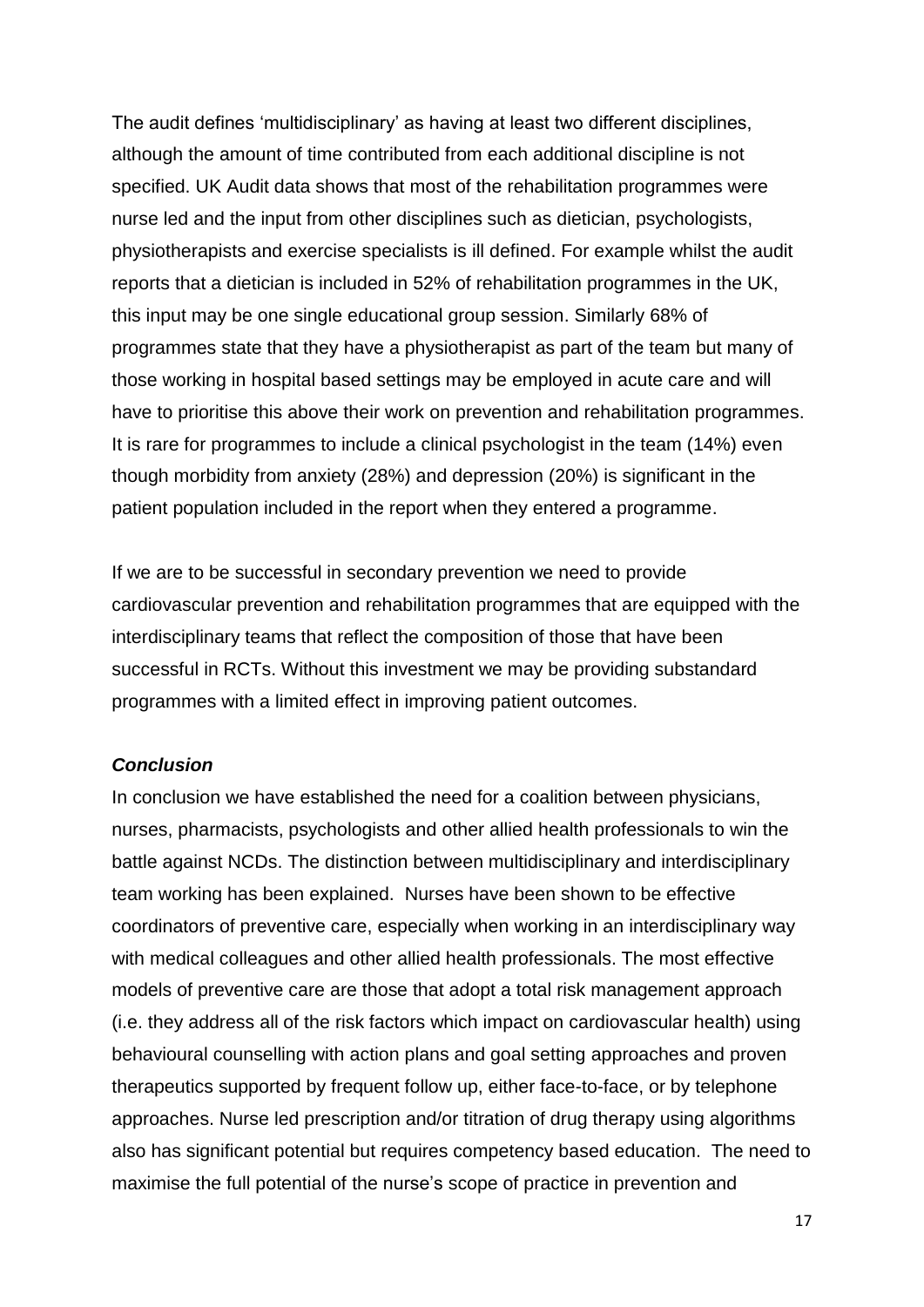rehabilitation, through appropriate education and opportunities, has been acknowledged. Standards and core components developed for prevention and cardiac rehabilitation should reflect these requirements.

## *Authors' contribution:*

Authorship: CJ and FA contributed equally to the conception and design of the work and to the drafting of the manuscript. Both critically revised the manuscript. Both gave final approval and agree to be accountable for all aspects of work ensuring integrity and accuracy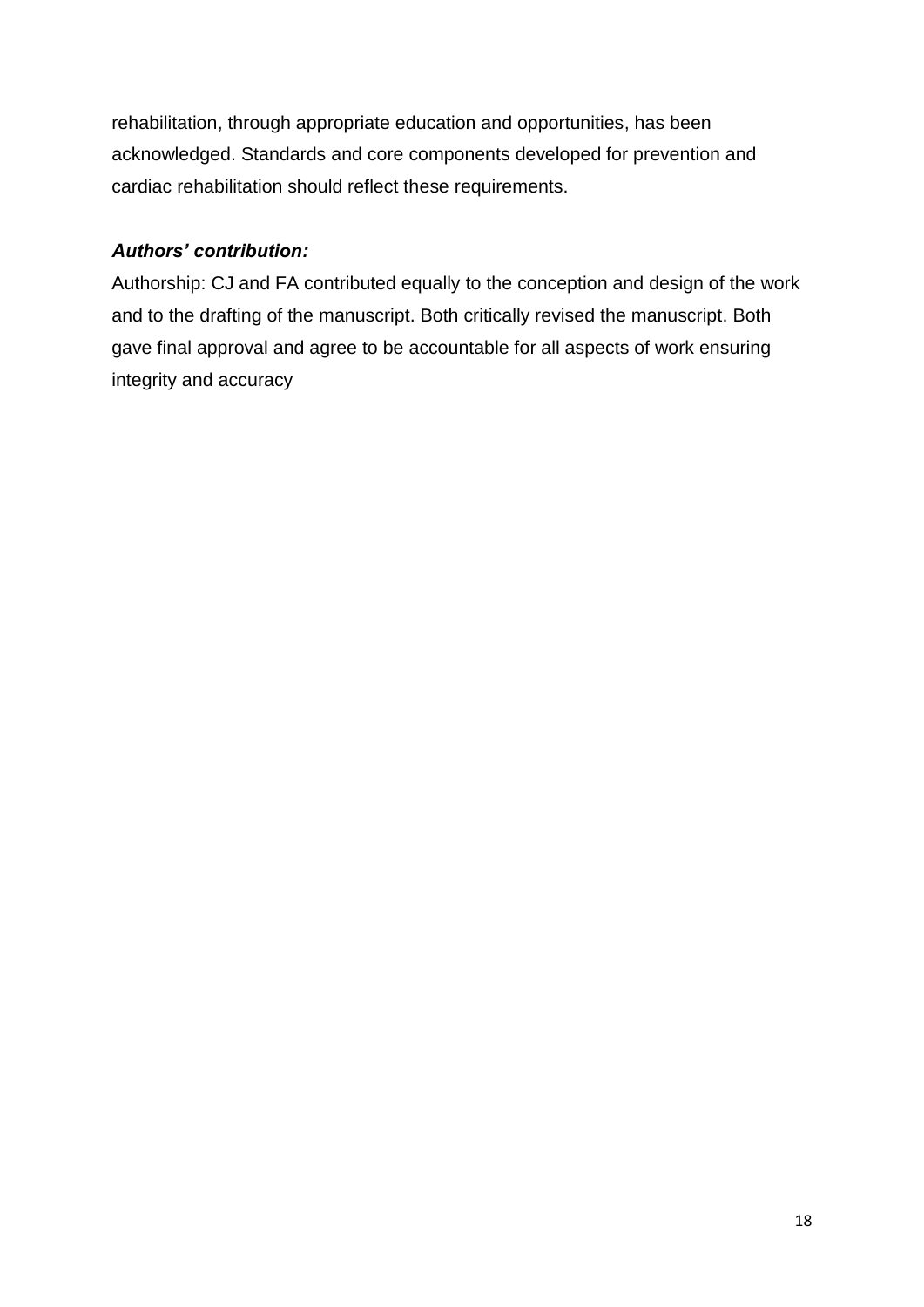## **References**

- 1. WHO. World Heart Federation; World Stroke Organization. Global atlas on cardiovascular disease prevention and control: Policies, strategies and interventions. ISBN: 978 92 4 156437 3 [http://www.who.int/cardiovascular\\_diseases/publications/atlas\\_cvd/en/](http://www.who.int/cardiovascular_diseases/publications/atlas_cvd/en/) (2011 accessed 11 March 2017)
- 2. Mendoza W, Miranda JJ. Global shifts in cardiovascular disease, the epidemiologic transition, and other contributing factors: towards a new practice of global health cardiology. *Cardiol Clin .* 2017; 35(1):1-12.
- 3. O'Flaherty M, Buchan I, Capewell S. Contributions of treatment and lifestyle to declining CVD mortality: why have CVD mortality rates declined so much since the 1960s? *Heart.* 2013; 99(3): 159–62.
- 4. Roth GA, Forouzanfar MH, Moran AE et al. Demographic and Epidemiologic Drivers of Global Cardiovascular Mortality. *N Engl J Med.* 2015; 372:1333-1341.
- 5. Murray CJ, Barber RM, Foreman KJ, et al. Global, regional, and national disability-adjusted life years (DALYs) for 306 diseases and injuries and healthy life expectancy (HALE) for 188 countries, 1990-2013: quantifying the epidemiological transition. *Lancet.* 2015; 386(10009):2145–91.
- 6. Yusuf S, Hawken S, Ounpuu S, Dans T, et al. Effect of potentially modifiable risk factors associated with myocardial infarction in 52 countries (the INTERHEART study): case-control study. *Lancet.* 2004; 364**:**937-52.
- 7. Yusuf S, Wood D, Ralston J et al. The World Heart Federation's vision for worldwide cardiovascular disease prevention. *Lancet.* 2015; 386: 399–402
- 8. Piepoli M, Hoes A, Agewall S et al. European Guidelines on cardiovascular disease prevention in clinical practice. The Sixth Joint Task Force of the European Society of Cardiology and Other Societies on Cardiovascular Disease Prevention in Clinical Practice (constituted by representatives of 10 societies and by invited experts) *Eur J Prev Cardiol*. 2016; 2047487316653709
- 9. Bernard-Bonnin AC, Stachenko S, Bonin D, et al. Self-management teaching programs and morbidity of pediatric asthma: a meta-analysis. *J Allergy Clin Immunol* 1995; 95: 34-41.
- 10.Blachman NL and Blaum CS. Integrating care across disciplines in Managing Chronic Conditions in Older Adults with Cardiovascular Disease, *Clin in Geriatr Med*. 2016; 32(2): 373-383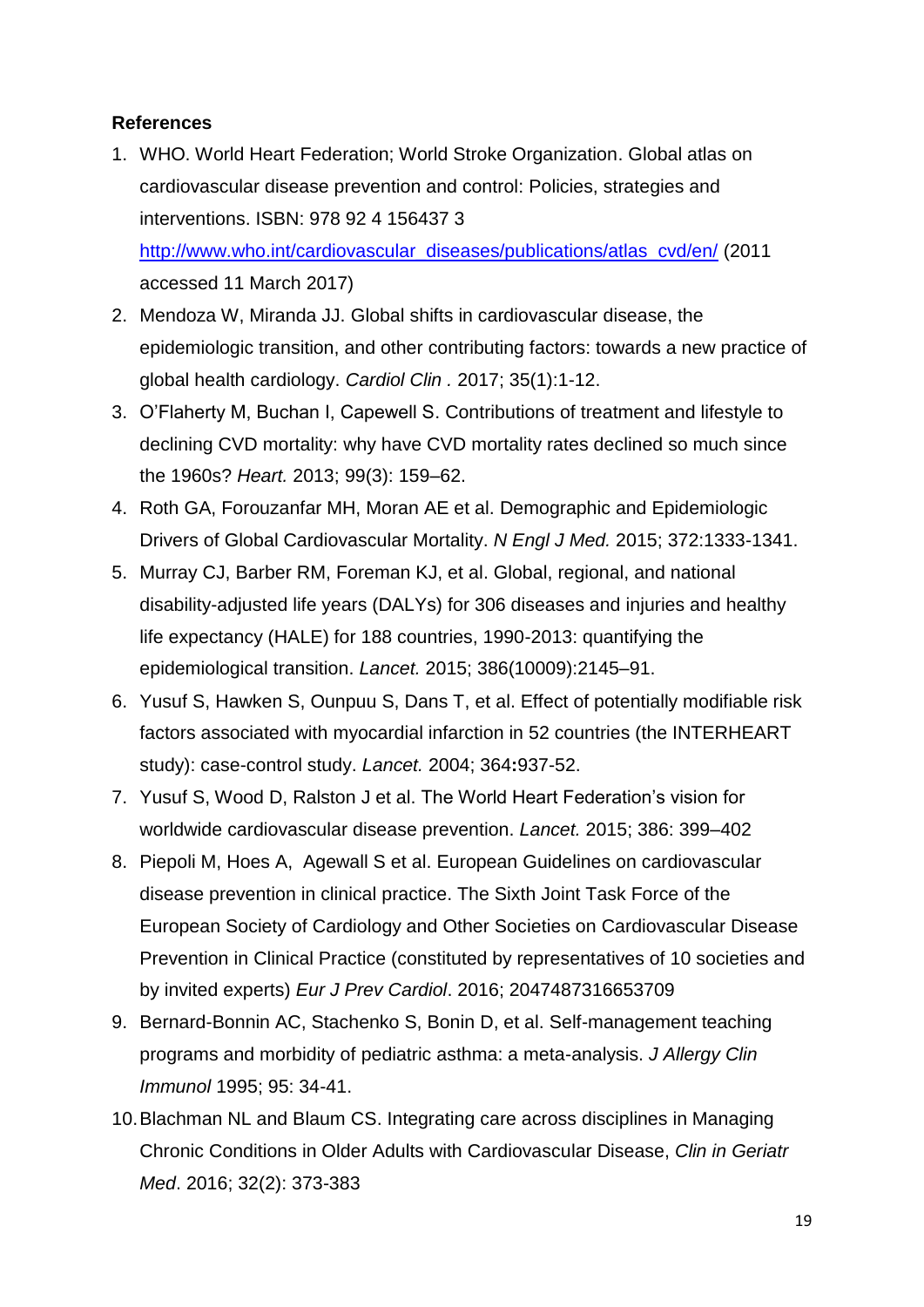- 11.Naylor MD, Coburn KD, Kurtzman ET, et al. Inter-professional team-based primary care for chronically ill adults: State of the science. Unpublished white paper presented at the ABIM Foundation meeting to Advance Team-Based Care for the Chronically Ill in Ambulatory Settings. March 24-25 2010; Philadelphia, PA
- 12.Mitchell P, Wynia M, Golden R, et al. Core principles and values of effective team-based care. [https://www.nationalahec.org/pdfs/VRTS-Team-Based-Care-](https://www.nationalahec.org/pdfs/VRTS-Team-Based-Care-Principles-Values.pdf)[Principles-Values.pdf.](https://www.nationalahec.org/pdfs/VRTS-Team-Based-Care-Principles-Values.pdf) (October 2012 accessed on 11 March 2017)
- 13.Scholl I, Zill JM, Harter M, Dirmaier J. An integrative model of patientcenteredness- a systematic review and concept analysis. *Plos One*. 2014 http://dx.doi.org/10.1371/journal.pone.0107828.
- 14.Rathert C, Wyrwich MD, Boren SA. Patient-centered care and outcomes: a systematic review of the literature. *Med Care Res Rev*. 2013; 70(4): 351–379
- 15.Astin F, Horrocks J, SJ Closs. Managing lifestyle change to reduce coronary risk: a synthesis of qualitative research on peoples' experiences. *BMC Cardiovasc Disord.* 2014; 14:96
- 16.Stein LI (1968) The Doctor-Nurse Game *Am J Nurs*. 1968; 68(1): 101-105
- 17.DoH. Improving Patients' Access to Medicines: A Guide to Implementing Nurse and Pharmacist Independent Prescribing within the NHS in England [http://webarchive.nationalarchives.gov.uk/20130124072757/http:/www.dh.gov.uk/](http://webarchive.nationalarchives.gov.uk/20130124072757/http:/www.dh.gov.uk/prod_consum_dh/groups/dh_digitalassets/@dh/@en/documents/digitalasset/dh_4133747.pdf) prod\_consum\_dh/groups/dh\_digitalassets/@dh/@en/documents/digitalasset/dh [4133747.pdf.](http://webarchive.nationalarchives.gov.uk/20130124072757/http:/www.dh.gov.uk/prod_consum_dh/groups/dh_digitalassets/@dh/@en/documents/digitalasset/dh_4133747.pdf) (2006, accessed 11 March 2017)
- 18.WHO. WHO Director-General addresses international conference of nurses

<http://www.who.int/dg/speeches/2015/international-conference-nurses/en/> (2015 accessed 11 March 2017)

- 19.Astin F, Carroll DL, Ruppar T, Uchmanowicz I, et al on behalf of The Council on Cardiovascular Nursing and Allied Professions of the ESC. A core curriculum for the continuing professional development of nurses: developed by the Education Committee on behalf of The Council on Cardiovascular Nursing and Allied Professions of the ESC. *Eur J Cardiovasc Nurs.* 2015; 14(3):190-97.
- 20.ESC Council on Cardiovascular Nursing and Allied Professions Be Guidelines Smart Initiative [https://www.escardio.org/Councils/Council-on-Cardiovascular-](https://www.escardio.org/Councils/Council-on-Cardiovascular-Nursing-and-Allied-Professions-(CCNAP)/be-guidelines-smart)[Nursing-and-Allied-Professions-\(CCNAP\)/be-guidelines-smart](https://www.escardio.org/Councils/Council-on-Cardiovascular-Nursing-and-Allied-Professions-(CCNAP)/be-guidelines-smart) (2015 accessed 11 March 2017)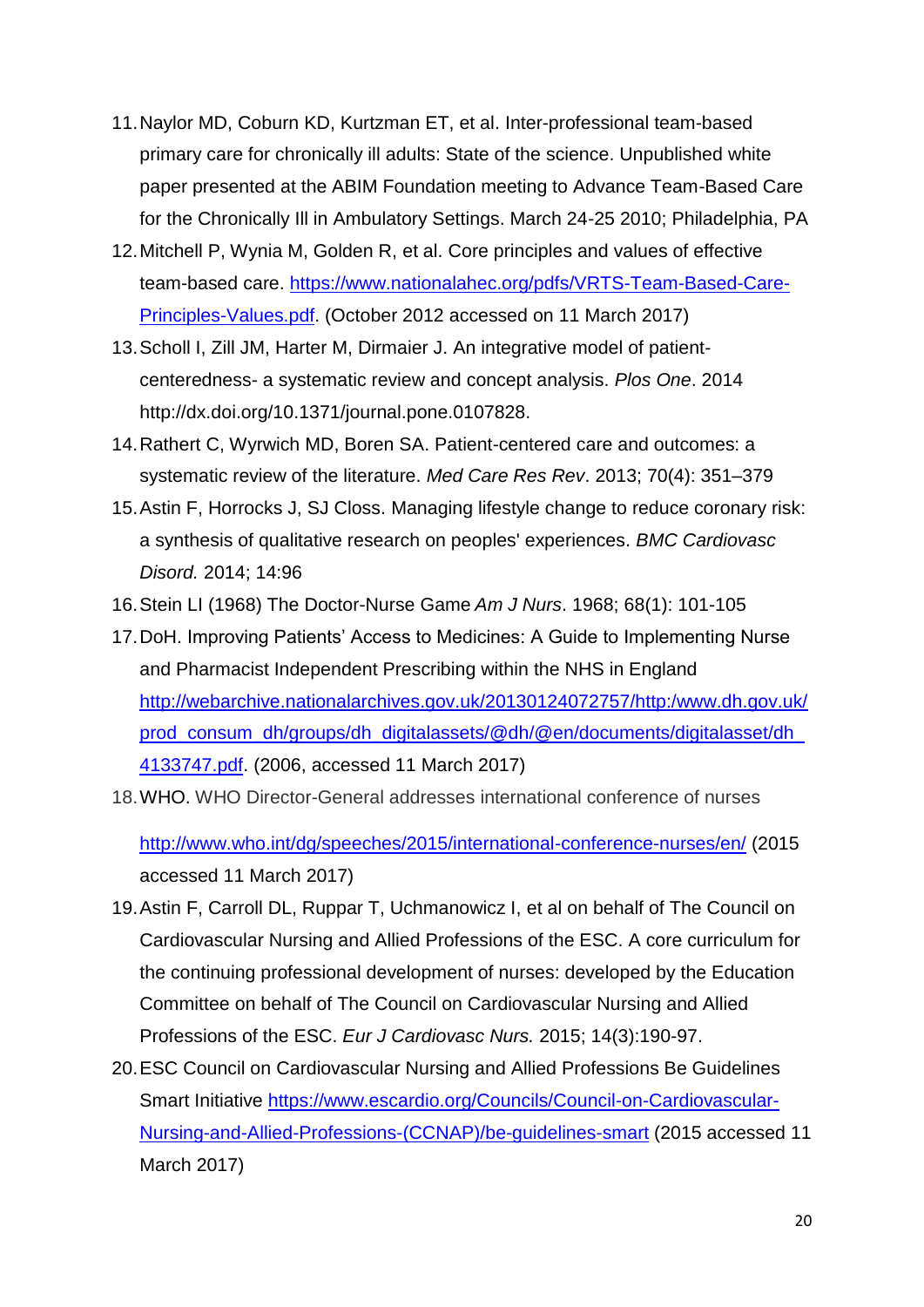- 21.Kotseva K, Wood D, De Bacquer D, De Backer G, Ryden L, Jennings C, Gyberg V, Amouyel P, Bruthans J, FESC, MD, PhD, Castro Conde A, Cifkova R, Deckers JW, De Sutter J, Dilic M,Dolzhenko M, Erglis A, Fras Z, Gaita D, Gotcheva N, Goudevenos I, Heuschmann P, Laucevicius A. EUROASPIRE IV: A European Society of Cardiology survey on the lifestyle, risk factor and therapeutic management of coronary patients from twenty four European countries. *Eur J Prev Cardiol*. 2016; 23(6), 636-648
- 22.Kotseva K, De Baquer D, Jennings C, Gyberg V, De Bakker G, Ryden L, Amouyel P, Bruthans J, Cifkova R, Dekkers J, De Sutter J, Fraz Z, Graham I, Keber I, Seppo L, Moors D, Pajak A, Wood D on behalf of the EUROASPIRE Investigators (2016) Time Trends in Lifestyle, Risk Factor Control, and Use of Evidence-Based Medications in Patients with Coronary Heart Disease in Europe: results from three EUROASPIRE surveys, 1999-2013. *Global Heart DOI: http://dx.doi.org/10.1016/j.gheart.2015.11.003*
- 23.Kotseva K, De Bacquer D, Jennings C, Gyberg V, De Backer G, Rydén L, Amouyel P, Bruthans J, Cifkova R, Deckers JW, De Sutter J, Fras Z, Graham I, Keber I, Lehto S, Moore D, Pajak A, Simon J, Wood D, on behalf of EUROASPIRE Investigators (2015) Adverse lifestyle trends counter improvements in cardiovascular risk factor management in coronary patients. *J Am Coll Cardiol.* 2015*;* 66(14), 1634-1636
- 24.Kotseva K, Wood D, De Backer et al. Use and effects of cardiac rehabilitation in patients with coronary heart disease: results from the EUROASPIRE III survey. Eur J Prev Cardiol. 2012. 20(5) 817–826
- 25.Snaterse M, Dobber J, Jepma P, et al. Effective components of nursecoordinated care to prevent recurrent coronary events: a systematic review and meta-analysis. *Heart* Published Online First: [November 13, 2015] doi:10.1136/heartjnl- 2015-308050
- 26.Clark CE, Smith LFP, Taylor RS, Campbell JL Nurse led interventions to improve control of blood pressure in people with hypertension: systematic review and meta-analysis. *BMJ* 341 doi: http://dx.doi.org/10.1136/bmj.c3995 (Published 23 August 2010).
- 27.van Halewijn G, Deckers J, Tay HY, van Domburg R, Kotseva K, Wood D (2016 in press) Lessons from contemporary trials of cardiovascular prevention and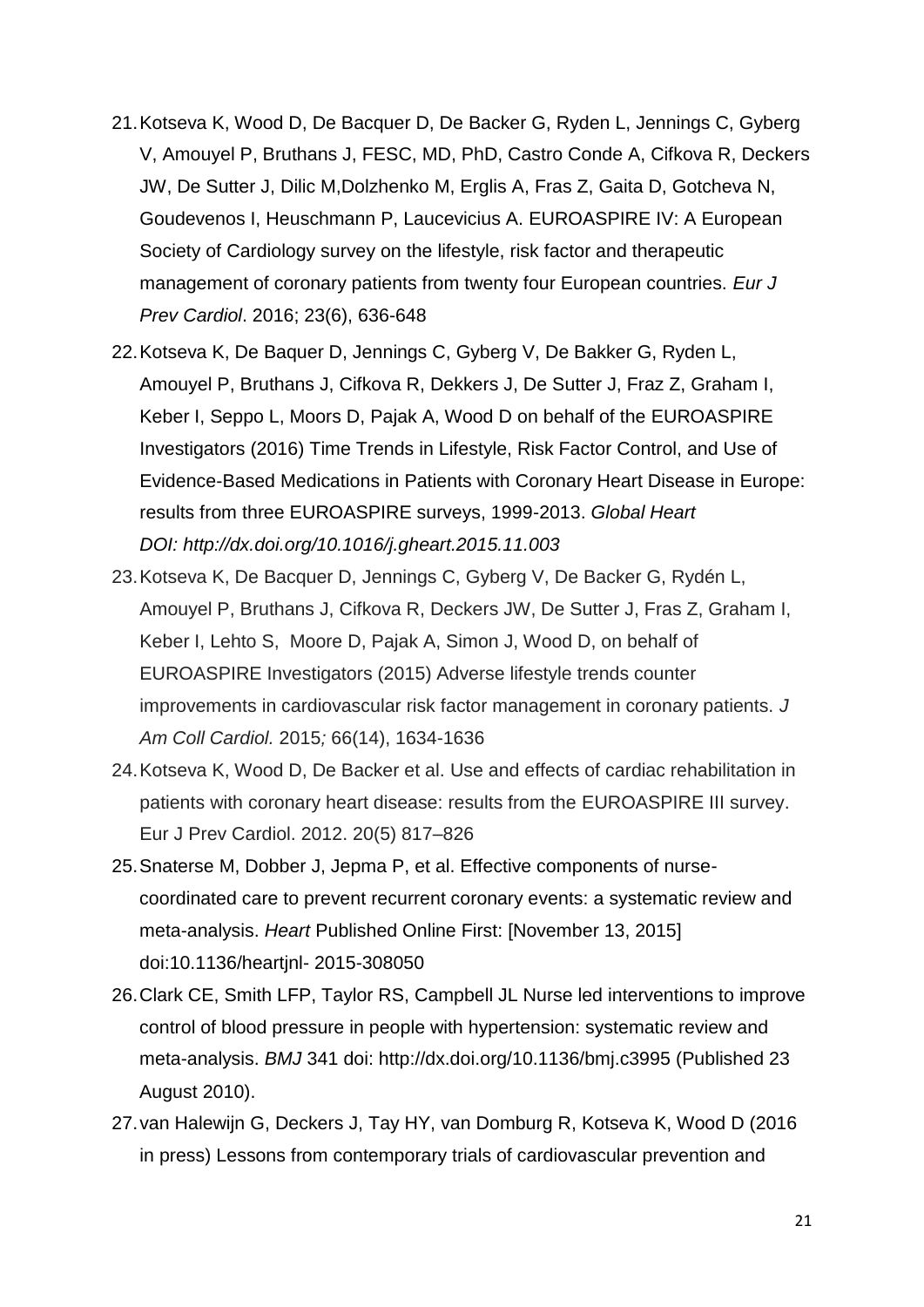rehabilitation: A systematic review and meta-analysis *Int J Cardiol* DOI: [http://dx.doi.org/10.1016/j.ijcard.2016.12.125\)](http://dx.doi.org/10.1016/j.ijcard.2016.12.125)

- 28.Jorstad HT, von Birgelen C, Alings AMW, Liem A, van Dantzig JM, Jaarsma W, Lok DJA, Kragten HJA, de Vries K, de Milliano PAR, Withagen AJAM, Scholte op Reimer WJM, Tijssen JGP, Peters RJG (2013) Effect of a nurse-coordinated prevention programme on cardiovascular risk after an acute coronary syndrome: main results of the RESPONSE randomised trial *Heart* 99:1421–1430.
- 29.Krebs JDVWK, Harding SA, Ward MA, Marra B, Page RA (2013) An intervention trial for patients with hyperglycaemia and acute coronary syndrome: How effective is lifestyle advice? *Prim. Care Cardiovasc. J.* 6: 72–75.
- 30.Moreno-Palanco MA, Ibanez-Sanz P, Ciria-de Pablo C, Pizarro-Portillo A, Rodriguez-Salvanes F, Suarez-Fernandez C (2011) Impact of comprehensive and intensive treatment of risk factors concerning cardiovascular mortality in secondary prevention: MIRVAS Study. *Rev. Esp. Cardiol*. 64(3): 179–185.
- 31.Cohen A, Assyag P, Boyer-Chatenet L, Cohen-Solal A, Perdrix C, Dalichampt M, et al. (2014) An education program for risk factor management after an acute coronary syndrome: a randomized clinical trial. *JAMA Intern. Med.* 174(1): 40–48.
- 32.He YP, Lu ZG, Gu YW, Pan JW, Gao MF, Wei M (2012) Impact of multifactor intensive intervention on self-management, risk factor control and outcome of post percutaneous transluminal coronary intervention patients. *Zhonghua Xin Xue Guan Bing Za Zhi* 40(12): 1037–1040.
- 33.Saffi MAL, Polanczyk CA, Rabelo-Silva ER. Lifestyle interventions reduce cardiovascular risk in patients with coronary artery disease: a randomized clinical trial. *Eur. J. Cardiovasc. Nurs.* 2014; 13(5): 436-443.
- 34.Stewart S, Chan YK, Wong C, et al. Impact of a nurse-led home and clinic-based secondary prevention programme to prevent progressive cardiac dysfunction in high-risk individuals: the Nurse-led Intervention for Less Chronic Heart Failure (NIL-CHF) randomized controlled study. *Eur. J. Heart Fail*. 2015; 17(6): 620–630.
- 35.SCORE. The European cardiovascular disease risk assessment model [http://www.escardio.org/Education/Practice-Tools/CVD-prevention](http://www.escardio.org/Education/Practice-Tools/CVD-prevention-toolbox/SCORE-Risk-Charts)[toolbox/SCORE-Risk-Charts](http://www.escardio.org/Education/Practice-Tools/CVD-prevention-toolbox/SCORE-Risk-Charts) (accessed 11 March 2017)
- 36.Wood DA, Kotseva K, Connolly S, et al. Nurse-coordinated multidisciplinary, family-based cardiovascular disease prevention programme (EUROACTION) for patients with coronary heart disease and asymptomatic individuals at high risk of